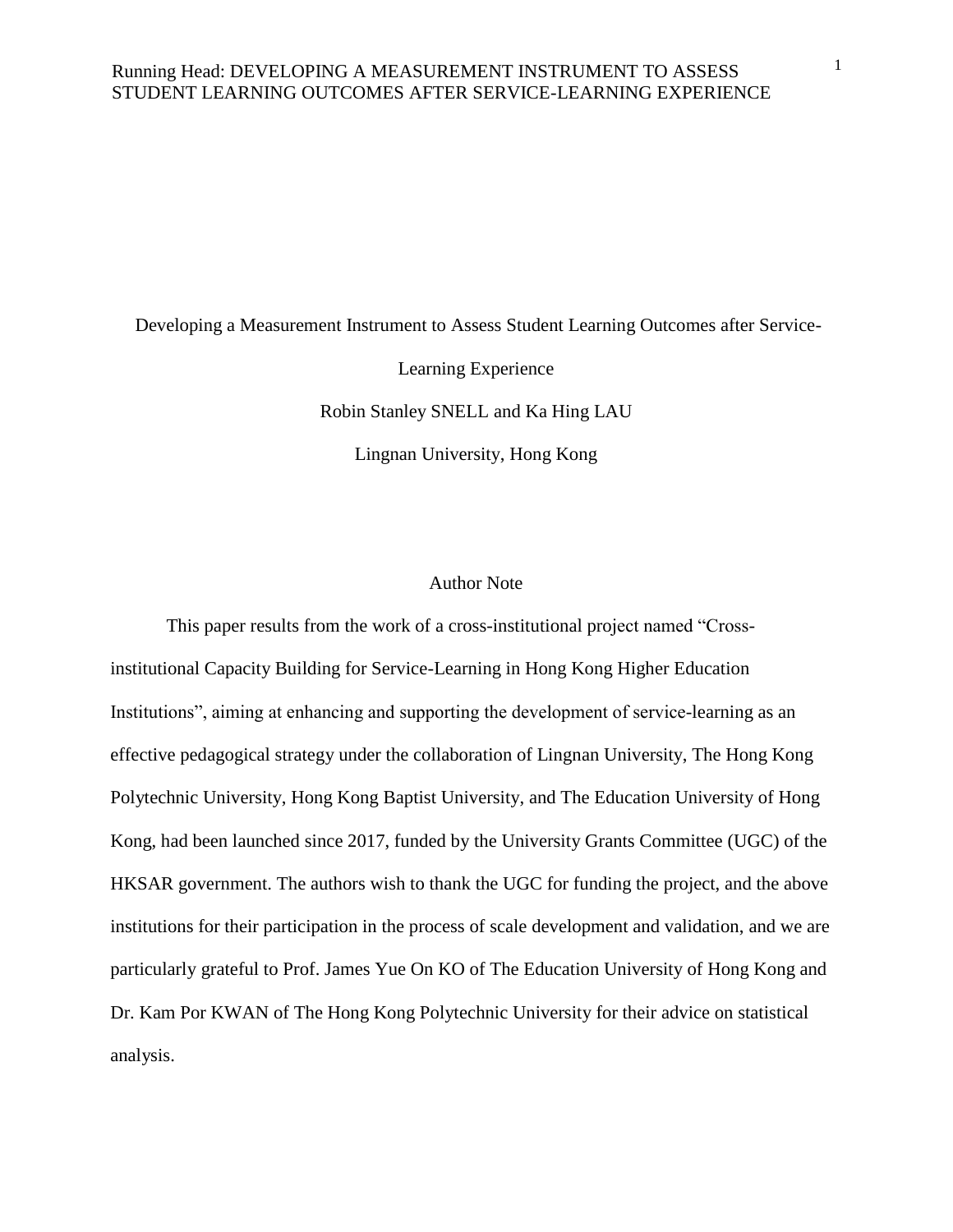#### Abstract

The current paper reports the interim progress of a research study (collaboratively conducted by Lingnan University, The Hong Kong Polytechnic University, Hong Kong Baptist University, and The Education University of Hong Kong) aiming to develop a well-validated measurement instrument to assess student learning outcomes after service-learning experience in higher education settings. This is part of the endeavor of further developing service-learning in Hong Kong, after its adoption by many higher education institutions as a relatively new form of pedagogy during the last decade. The scale development and validation work, with exploratory factor analysis and reliability test, thus far demonstrated that the student learning outcomes after service-learning could be measured and assessed through 56 items, covering 11 domains under four major categories, namely: a) knowledge application; b) personal and professional skills (including relationship and team skills, creative problem solving skills, self-reflection skills, and critical thinking skills), c) civic orientation and engagement (including sense of social responsibility, community commitment and understanding, and caring and respect), and d) selfawareness (including self-efficacy, self-understanding, and commitment to self-improvement).

Keywords: Student learning outcomes, measurement instrument, service-learning.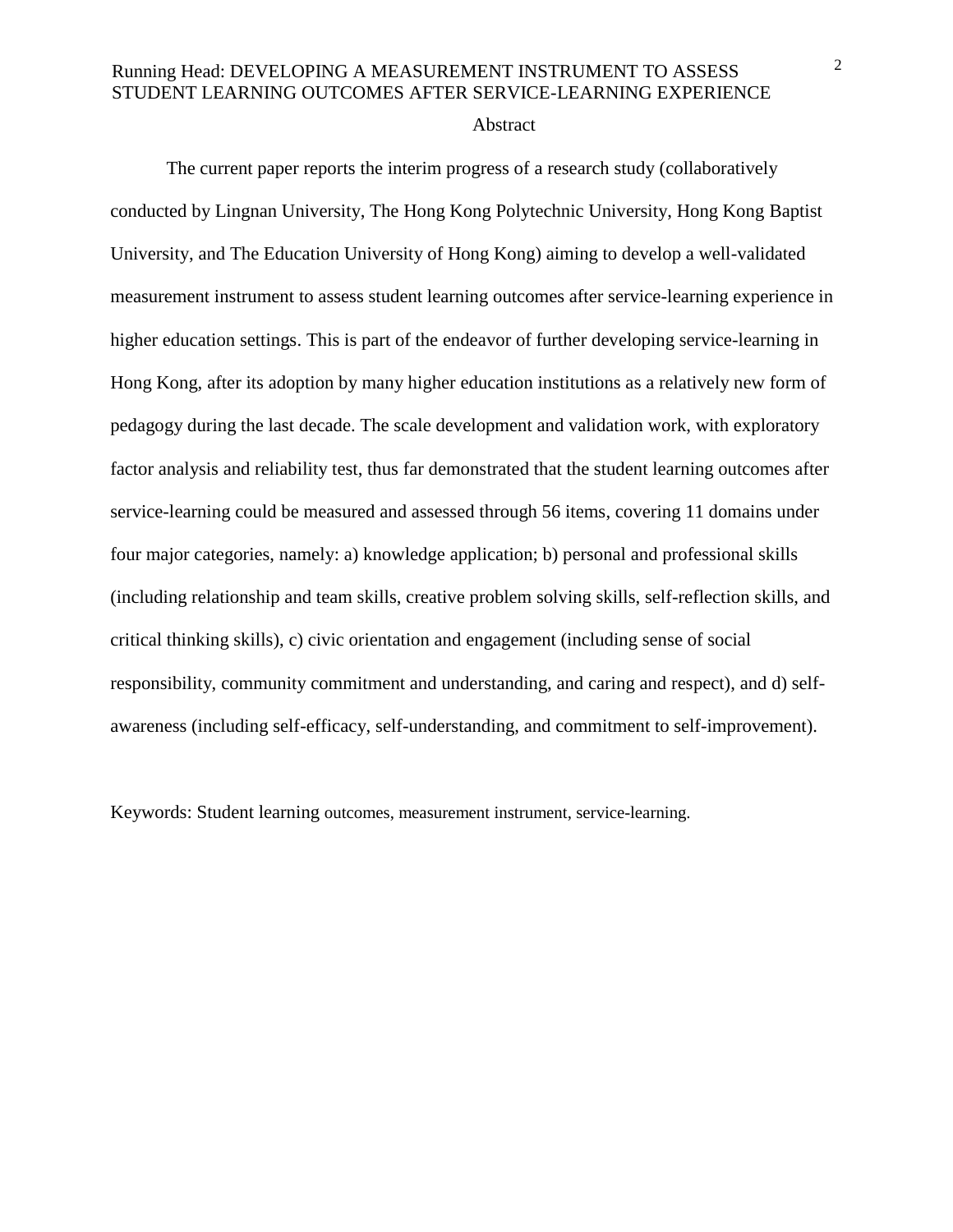### **Overview**

Service-learning has been undergoing sophisticated development in higher education, since its very first establishment in the United States in 1960s when Oak Ridge Associated Universities (ORAU) and the Southern Regional Education Board (SREB) developed and popularized service-learning internships (Giles & Eyler, 1994; Ramsay, 2017). Ever since, service-learning has been introduced to higher education institutions of different continents and evolving into new forms with various characteristics to better respond to the ever-changing and specific environment of different societies. Although there has been considerable evolution in terms of practice, service-learning remains a pedagogy, which emphasizes that students learn through doing and participating in service by connecting schools to society. Accordingly, the definition of service-learning, as "a form of experiential education in which students engage in activities that address human and community needs together with structured opportunities for reflection intentionally designed to promote student learning and development" (Jacoby, 1996, p. 5), has not been significantly changed. Besides learning through service, service-learning also emphasizes mutual empowerment through social exchange between the students and the served, in which both sides can learn and grow (Shumer, Stanton, & Giles, 2017), resulting in both academic and non-academic enhancement as expected student learning outcomes. As a pedagogy that is widely agreed as positive for student learning and development, many Hong Kong higher education institutions have also adopted service-learning in their curricula, starting from Lingnan University of Hong Kong, which introduced service-learning in their undergraduate programs in 2004, and then was the first university in Asia to institutionalize service-learning by establishing an Office of Service-Learning in 2006 (Ma & Chan, 2013).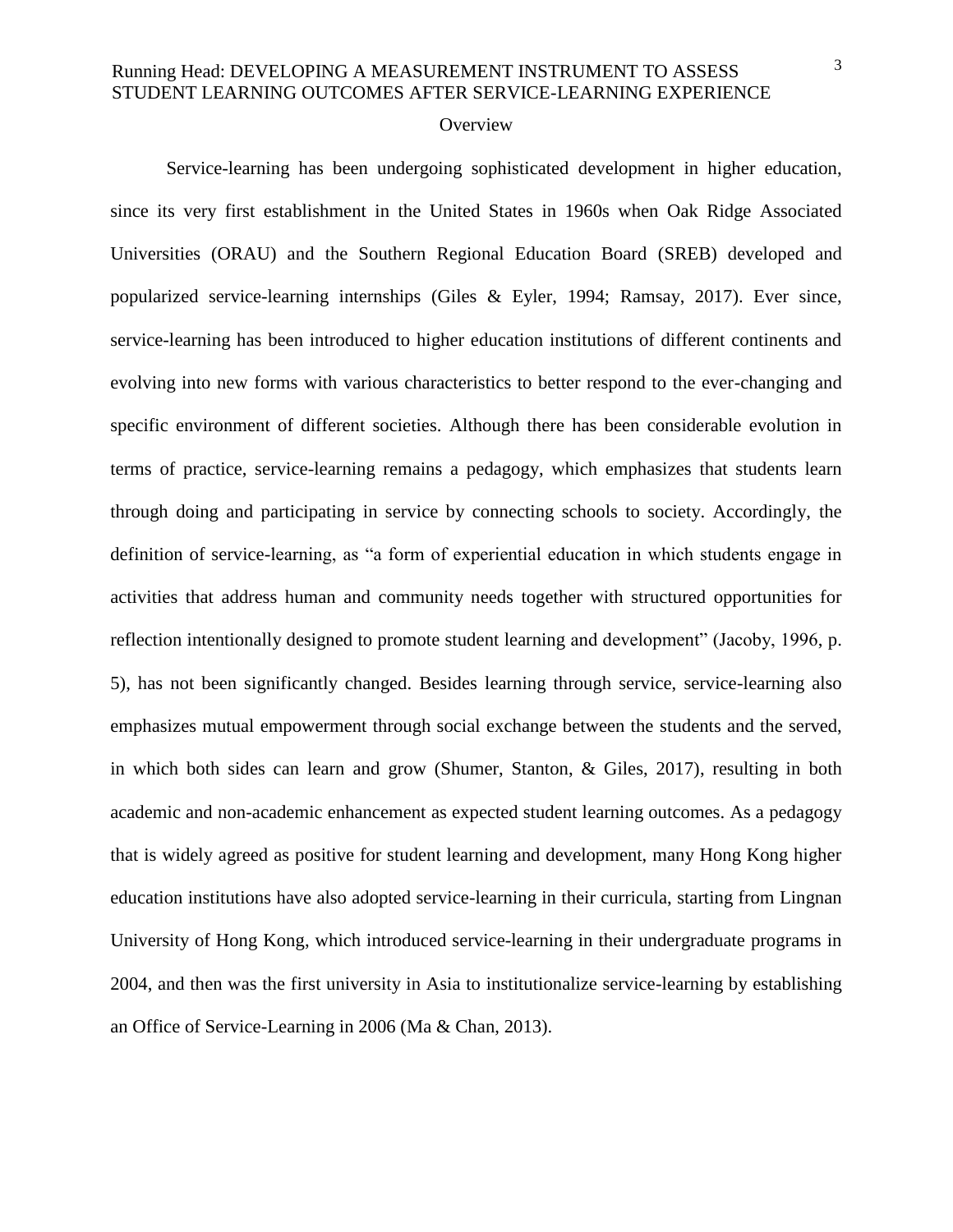Despite vigorous development of service-learning in the Hong Kong higher education for over a decade, there has not been an effective measurement instrument assessing student learning outcomes after service-learning experience employed by different institutions adopting this pedagogy. On the other hand, many institutions assess their students' service-learning outcomes by using existing measurements which originated from the western cultures, the USA in particular, resulting in various bias due to cultural heterogeneity. This paper, therefore, reports a project aiming to develop a comprehensive and reliable measurement instrument for assessing student learning outcomes after service-learning experience, which is designed to be employed in service-learning programmes in the Hong Kong higher education setting. We begin by reviewing past literature on service-learning and its student learning outcomes, followed by proposing a theoretical model for conceptualizing the student learning outcomes, applicable in the Hong Kong higher education setting. We will then outline how the measurement instrument was developed and validated based on that model, along with plans for a shorter version to be validated in the next step of the research.

### Anticipated Benefits of Service-Learning in Terms of Student Learning Outcomes

The student learning outcomes derived from service-learning experience have been studied extensively. An abundant literature is available, and from this several conceptual outcome lists have emerged. For example, Driscoll et al. (1996) proposed that the assessment model of student learning outcomes of service-learning should comprise the following: awareness of community, involvement with community, commitment to service, career choices, selfawareness, personal development, academic achievement, sensitivity to diversity, autonomy/ independence, sense of ownership and communication. Eyler et al. (2001) also listed what they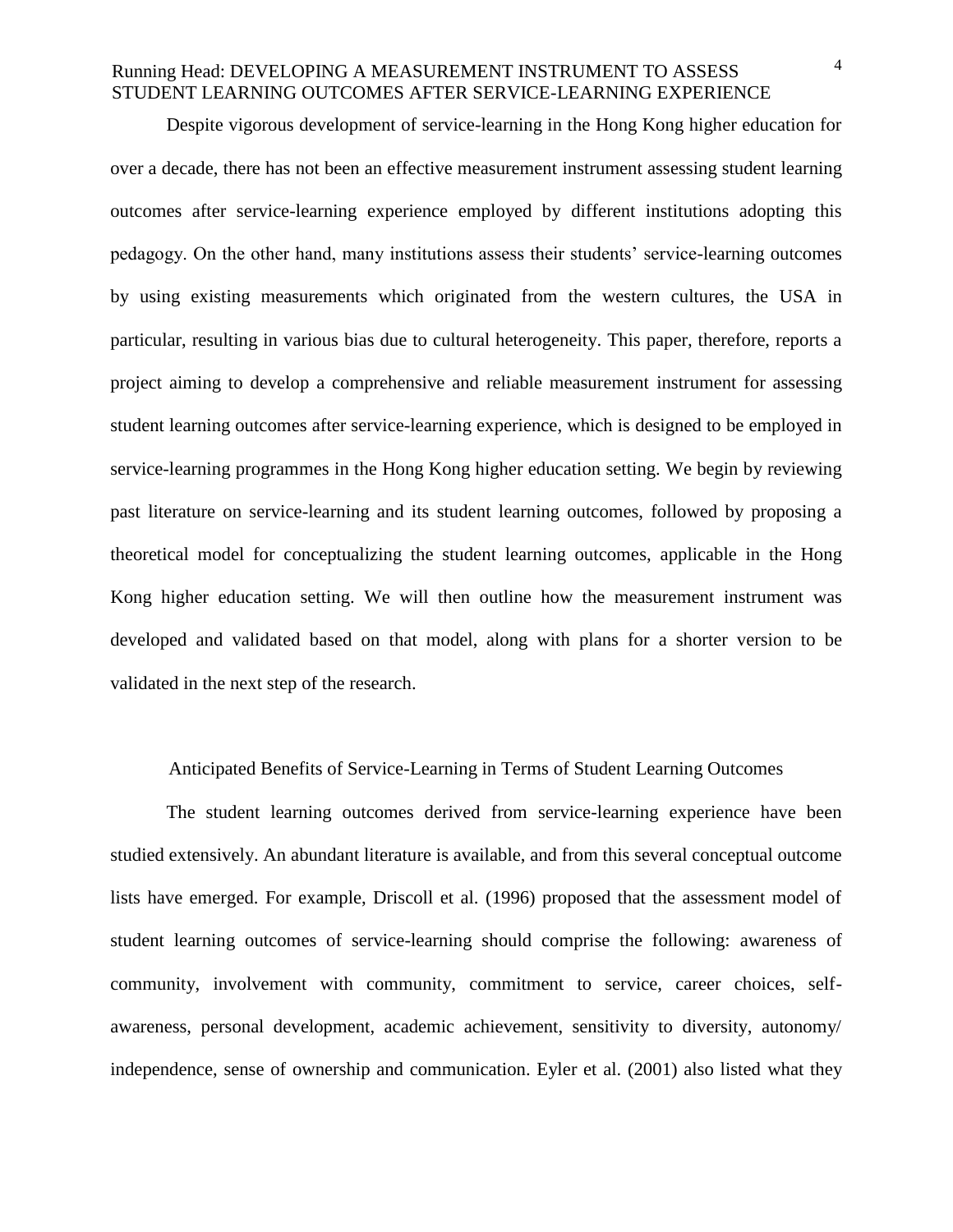judged to be the consensus view about the domains where service-learning had positive effects on college students, based on past research. These domains comprised: student personal development, such as personal efficacy, personal identity, spiritual growth, and moral development; interpersonal development, such as ability to work with others; leadership and communication skills; reduced stereotypes and prejudice, along with enhancement of cultural understanding; sense of social responsibility and commitment to service; enhanced academic results and knowledge application;, cognitive development, problem analysis, and critical thinking skills; and students' career development in the long term.

Based on the past research findings, some researchers have further developed conceptual models for understanding and assessing student learning outcomes in service-learning. Eyler and Giles (1999) stated that service-learning "aims to connect the personal and intellectual, to help students acquire knowledge that is useful in understanding the world, build critical thinking capacities…Service-Learning aims to prepare students who are lifelong learners and participants in the world" (p.14). Although no explicit models were stated, Eyler and Giles in their book listed a set of student learning outcomes encompassing four areas: a) understanding and applying knowledge; b) personal and interpersonal development; c) cognitive development, including critical thinking, engagement curiosity, reflective practice, and perspective transformation; and d) citizenship. More recently, Ash and Clayton (2009) developed a conceptual framework that identified three components of service-learning, namely: a) academic material, b) relevant service and c) critical reflection. From this framework, they derived three main categories of learning goals, comprising: a) academic enhancement, b) personal growth, and c) civic learning, which can be achieved via the participation of students, faculty members and community members. This tripartite model of student learning outcomes chimes with past research evidence, that service-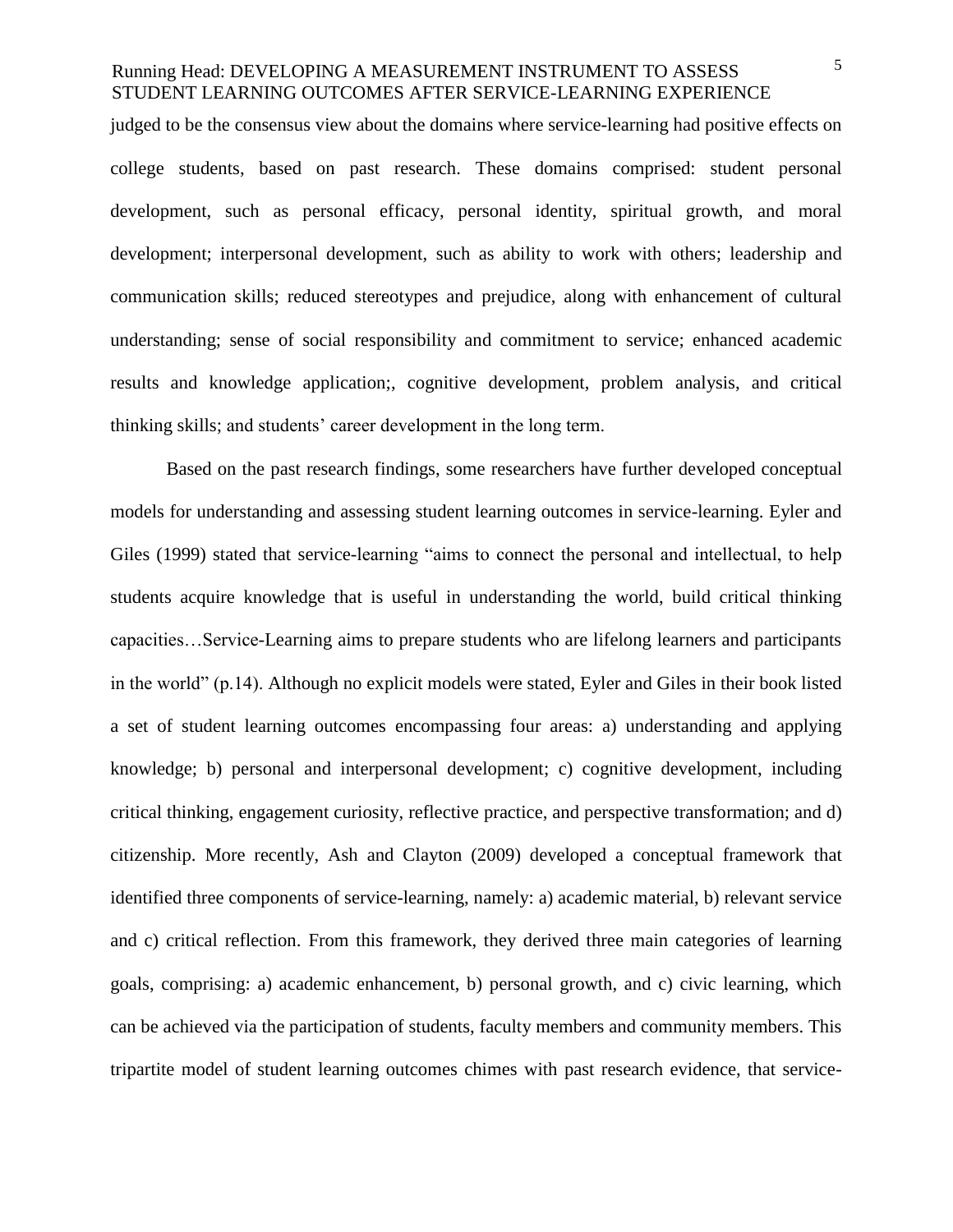learning can enhance student learning in terms of knowledge understanding and application, personal and professional skills development, and civic orientation and engagement (e.g. Astin et al., 2000; Celio et al., 2011; Conway et al., 2009; Driscoll et al., 1996; Felten & Clayton, 2011; Prentice, 2007; Richard et al., 2017; Shek & Chan, 2013; Simon & Cleary, 2006; Snell et al., 2015; Warren, 2012; Yorio & Ye, 2012). Other benefits of service-learning include higher selfefficacy, self-awareness and self-confidence (Astin & Sax, 1998; Astin et al., 2000; Keup, 2005), greater multicultural competence (Boyle-Baise, 2002; Einfeld & Collins, 2008), more empathy (Lundy, 2007), better writing skills (Astin et al., 2000), increased passion for lifelong learning (Rama, 1998; Bonnette, 2006), and higher creativity (Shek & Chan, 2013).

Regarding the definition of each component of the above conceptual framework, knowledge understanding and application indicates the extent to which students are able to understand the knowledge learnt at class and apply this to real life situations. Personal and professional skills, by contrast, are defined as the soft skills, as distinct from hard knowledge. Such skills cannot be easily learnt from lectures and books, and include relationship skills, team skills, problem-solving skills, critical-thinking skills, self-reflection skills, and creativity. Lastly, civic orientation and engagement refer to the extent to which a person is inclined to care about the community and engage in the community affairs. This is reflected in understanding of community needs, sense of social responsibility, willingness to contribute, commitment to social action, participation in community service, and caring for others. Table 1 lists the constructs under each component of the conceptual framework.

Table 1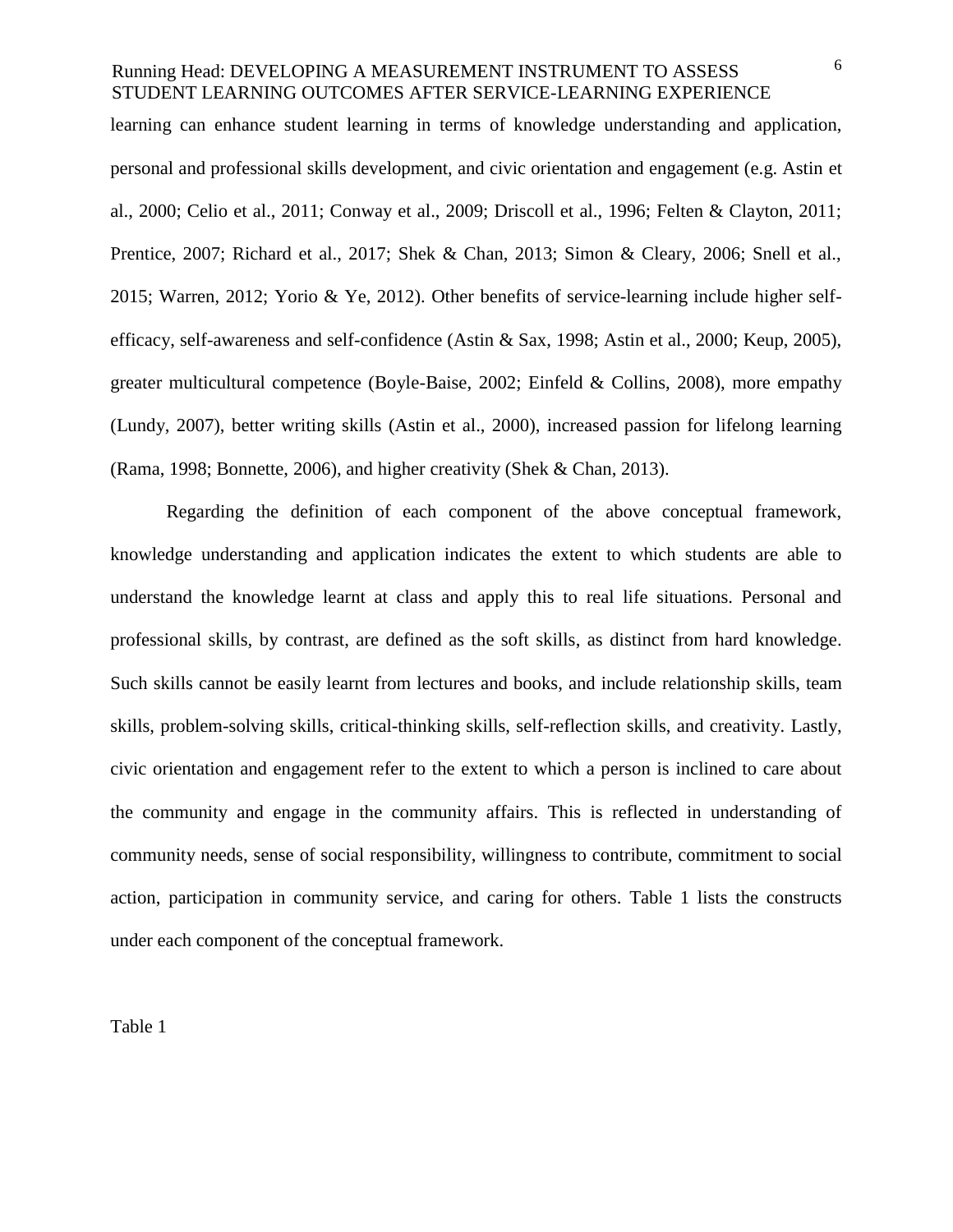*The Conceptual Category and Learning Outcome Domains Based on the Tripartite Conceptual* 

|            | Knowledge                   |                             |                                                                    |
|------------|-----------------------------|-----------------------------|--------------------------------------------------------------------|
| Conceptual | Understanding               | Personal and                | Civic Orientation and                                              |
| Category   | and Application             | <b>Professional Skills</b>  | Engagement                                                         |
| Learning   | 1. Subject                  | 3. Relationship Skills      | 9. Sense of Social                                                 |
| Outcome    | Knowledge                   |                             | Responsibility                                                     |
| Domains    |                             |                             |                                                                    |
|            | 2. Knowledge<br>Application | 4. Team skills              | 10. Commitment to Social<br><b>Action and Community</b><br>Service |
|            |                             | 5. Problem-solving Skills   | 11. Understanding<br><b>Community Needs and</b><br>Assets          |
|            |                             | 6. Critical-thinking Skills | 12. Caring for Others                                              |
|            |                             | 7. Self-reflection Skills   |                                                                    |
|            |                             | 8. Creativity               |                                                                    |

*Framework by Ash and Clayton (2009)*

### Localization of Service-Learning in Hong Kong

In comparison with western countries such as the United States, Hong Kong formally adopted service-learning in higher education relatively late. This was not until Lingnan University introduced service-learning formally as an academic credit-bearing subject in 2006 (Ma & Chan, 2013). Since then, other higher education institutions, including The Hong Kong Polytechnic University, Hong Kong Baptist University, The Education University of Hong Kong, and The University of Hong Kong, have introduced this pedagogy in various forms, adapted to the unique settings of particular institutions. Despite customizations, the goals and curriculum content of service-learning programmes across institutions do not vary very much. All emphasize the importance of providing students with a learning environment that enables and empowers them to learn through doing service. The expected student learning outcomes of service-learning,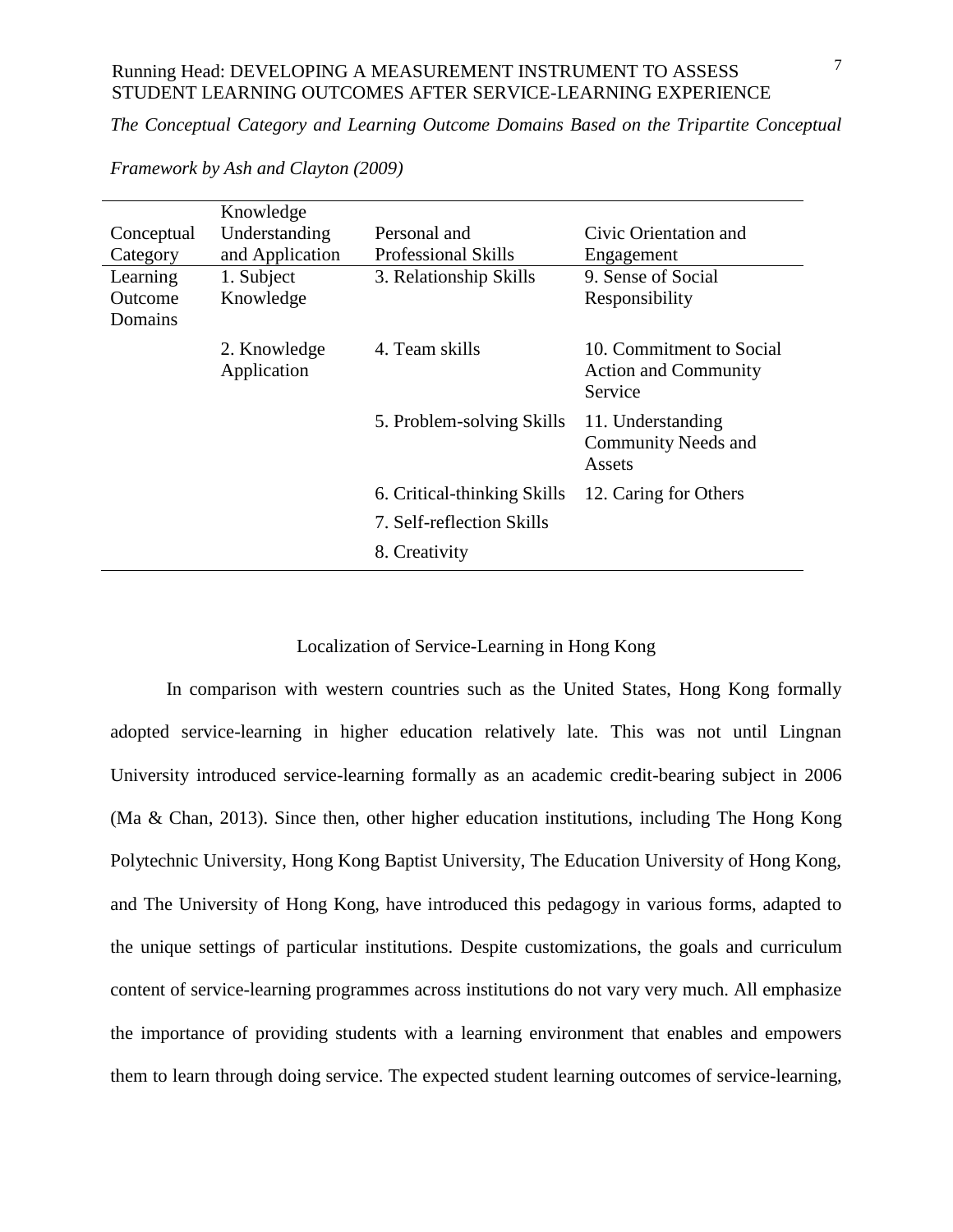therefore, also do not differ greatly. For example, Lingnan University's service-learning model targets student learning outcomes across seven domains: subject-related knowledge, social competence, civic orientation, communication skills, problem-solving skills, research skills, and organizational skills (Ma & Chan, 2013). These domains bear some relationships to the ideal graduate attributes advocated by the university. By comparison, The Hong Kong Polytechnic University identifies a not dissimilar set of four learning outcomes through service-learning: a) knowledge and skill application; b) empathy, civic engagement and responsibility; c) becoming professional and responsible citizens; and d) connecting between the academic content and the need of society (Chan & Ngai, 2014).

Generally speaking, the student learning outcomes expected by the Hong Kong higher education institutions through service-learning are consistent with the aforementioned tripartite conceptual framework: students should be able to enhance their academic knowledge, along with personal development and a higher level of civic orientation. In order to measure student learning outcomes achieved after service-learning, a number of Hong Kong higher education institutions have collaborated to develop a new common outcomes measurement instrument (Chan, 2011; Ma et al., 2016), addressing the learning outcomes by nine domains: a) self-understanding/ confidence, b) communication skills, c) problem-solving skills, d) civic engagement, social responsibility and willingness to contribute, e) team skills, f) self-reflection, g) general knowledge application, h) caring for others, and i) intercultural competence.

The nine domains basically correspond to the tripartite conceptual framework by Ash and Clayton (2009). Thus, general knowledge application corresponds to academic enhancement; communication skills, problem-solving skills, team skills, and caring for others correspond to personal growth; and civic engagement, social responsibility and willingness to contribute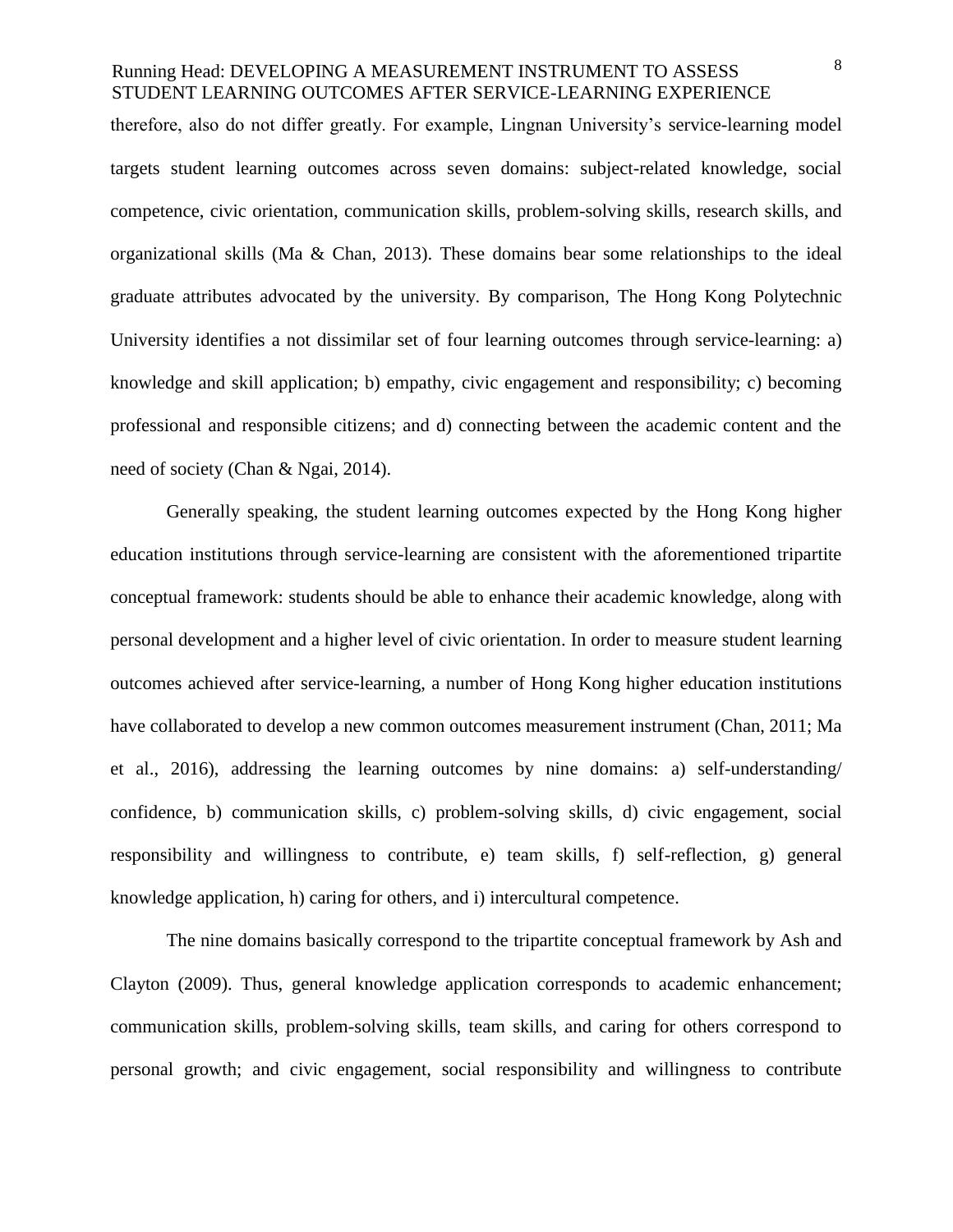correspond to civic learning. There is one additional category, namely self-awareness, which includes self-understanding and confidence, corresponding to prior studies that have shown the enhancement of self-awareness, as well as self-efficacy, self-knowledge, and self-confidence as important outcomes of service-learning (Astin et al, 2000; Conway et. al, 2009; Eyler & Giles, 1999; Simon & Cleary, 2006). Moreover, the category of self-reflection skills is also worth noting as a crucial component of service-learning, through which students are able to challenge their assumptions to result in perspective transformation (Eyler & Giles, 1999; Jacoby, 1996). Reflection also forges deep and internal links between experience, coursework and learners themselves, such that service-learning provides education instead of merely experience (Godfrey et al., 2005). Hatcher et al. (2004) showed that the inclusion of regular and structured reflection was significantly correlated with the quality of service-learning courses. Acquiring self-reflection skills hence is an important learning outcome for students, along with its secondary benefits, such as higher level of self-awareness, self-esteem, and commitment to self-improvement. On the other hand, the domain of intercultural competence can be regarded as optional, given that many service-learning programmes in Hong Kong focus on local community engagement and do not involve substantial intercultural elements.

To conclude, past literature has indicated a variety of benefits to students as learning outcomes in service-learning, which can be accommodated within the conceptual framework of Ash and Clayton (2009). In the process of localization in Hong Kong, on the other hand, servicelearning programmes relatively engage the community more at the local rather than international level, and therefore place less emphasis on intercultural elements. Intercultural competence was therefore not included in the model. Instead, the category of self-awareness and the domain of self-reflection skills were added, given that prior studies illustrated that the enhancement of self-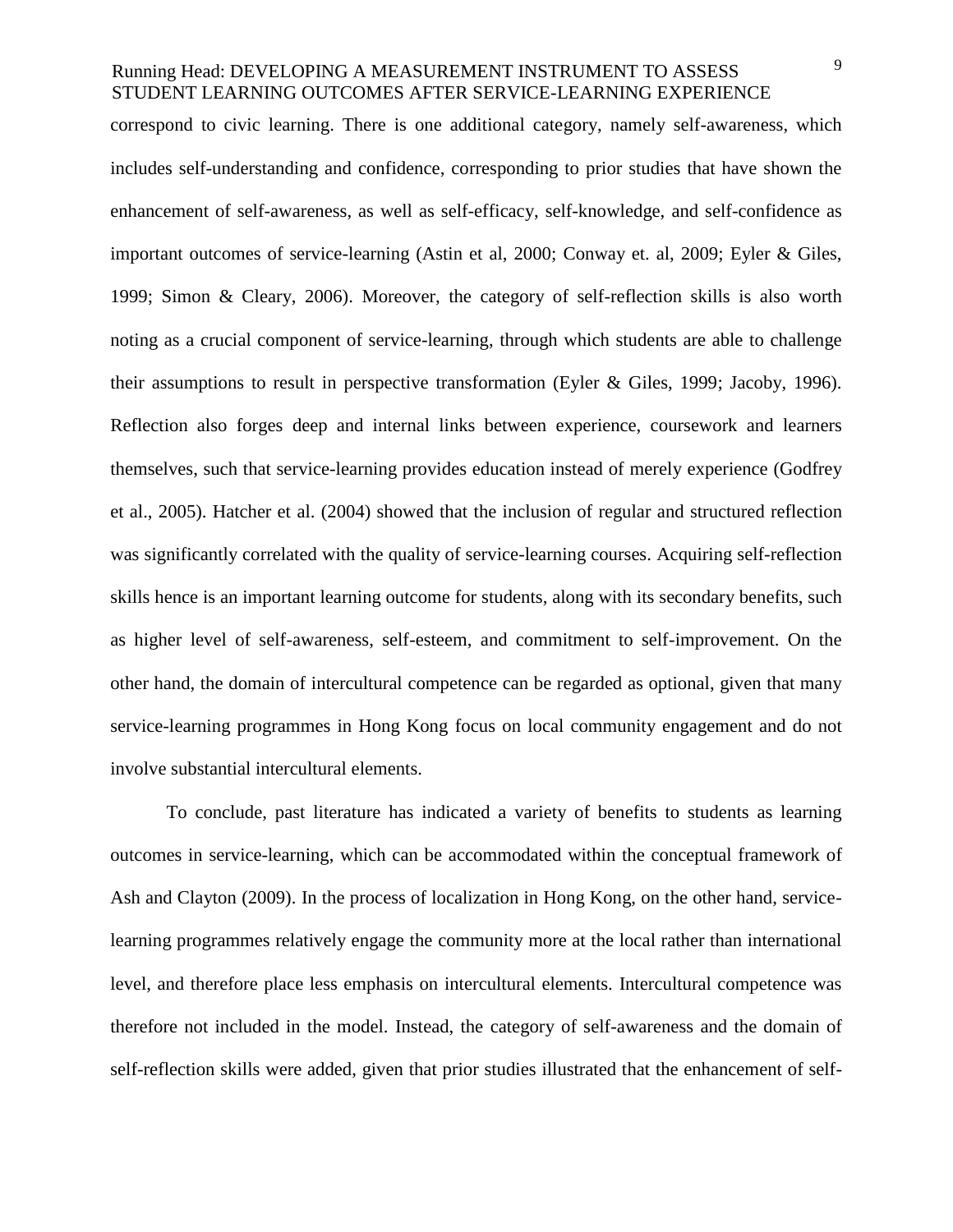awareness is also an important outcome of service-learning, through self-reflection, which is regarded as an important practice for students in service-learning.

#### The Proposed Theoretical Model

The literature review therefore led us to adapt a conceptual framework, based on a tripartite student learning outcome structure comprising: a) knowledge application, b) personal growth, and c) civic learning, as developed by Ash and Clayton (2009), with several modifications. First, the category of personal growth was split into two categories. We thereby distinguished between personal and professional skills, which were oriented toward practical applications such as team skills and problem-solving skills, versus self-awareness, which comprised underlying attributes such as commitment to self-improvement, self-esteem and selfunderstanding. Second, for the sake of parsimony, communication skills were excluded from the model because these can be reflected in other skills, such as relationship skills, team skills, and problem-solving skills. Third, the domain of self-reflection skills was added to the category of personal and professional skills to reflect its importance, as argued above. Fourth, we dropped subject knowledge from the category of knowledge understanding and application, on the grounds that the assessment tasks within the course should suffice for systematically measuring how much students gain in terms of subject knowledge.

This resulted in a proposed four-category conceptual framework with 15 domains to capture student learning outcomes in the measurement instrument. The four categories and the 15 domains comprise: 1) relationship skills, 2) team skills, 3) problem-solving skills, 4) selfreflection skills, 5) critical thinking skills and 6) creativity for the category of personal and professional skills; 7) sense of social responsibility, 8) commitment to social betterment, 9)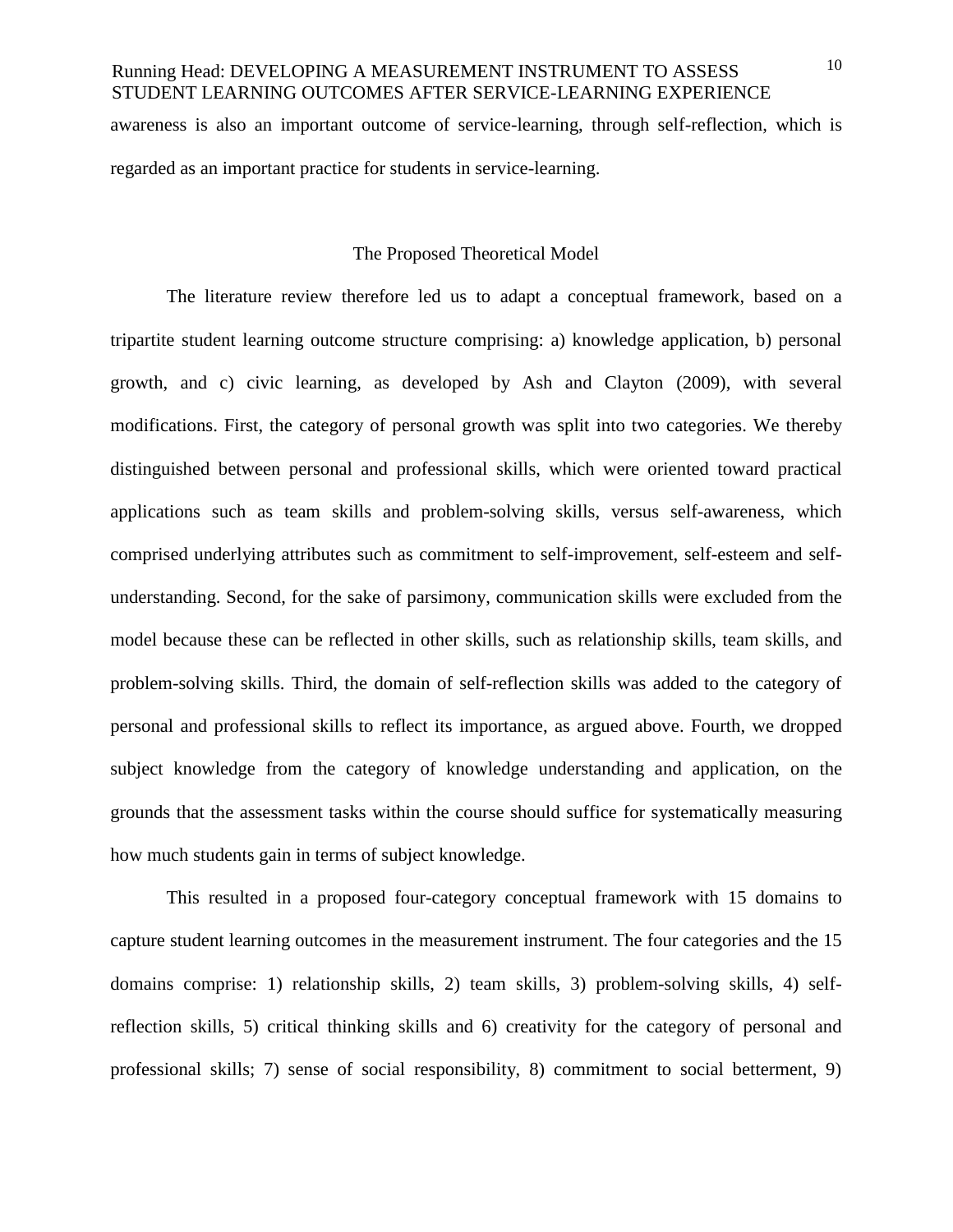understanding community, 10) respecting diversity, and 11) empathy and caring for others, for the category of civic orientation and engagement; 12) self-understanding, 13) commitment to self-improvement, and 14) self-esteem for the category of self-awareness; and 15) knowledgeapplication for its eponymous category. Table 2 depicts the measurement theoretical model.

#### Table 2

| Conceptual                    | Knowledge                   | Personal and                   | Civic Orientation                            |                                           |
|-------------------------------|-----------------------------|--------------------------------|----------------------------------------------|-------------------------------------------|
| Category                      | Application                 | <b>Professional Skills</b>     | and Engagement                               | Self-awareness                            |
| Learning<br>Outcome<br>Domain | 1. Knowledge<br>Application | 2. Relationship<br>Skills      | 8. Sense of Social<br>Responsibility         | $13.$ Self-<br>understanding              |
|                               |                             | 3. Team Skills                 | 9. Commitment to<br><b>Social Betterment</b> | 14. Commitment<br>to Self-<br>improvement |
|                               |                             | 4. Problem-solving<br>Skills   | 10. Understanding<br>Community               | 15. Self-esteem                           |
|                               |                             | 5. Critical-thinking<br>Skills | 11. Respecting<br>Diversity                  |                                           |
|                               |                             | 6. Self-reflection<br>Skills   | 12. Empathy and<br>Caring for Others         |                                           |
|                               |                             | 7. Creativity                  |                                              |                                           |

*The Measurement Theoretical Model*

### **Method**

Based on the above conceptualization, 103 items were developed for the measurement instrument. This was done by referring to scales currently adopted by the collaborating institutions in their service-learning programmes (e.g. Ma et al., 2016), and to other scales from past literature (e.g. Rosenberg's self-esteem scale; Rosenberg, 1965), and by engaging in brainstorming in collaboration with a panel of researchers, comprising faculty members from four institutions adopting service-learning pedagogy, namely Lingnan University, The Hong Kong Polytechnic University, Hong Kong Baptist University, and The Education University of Hong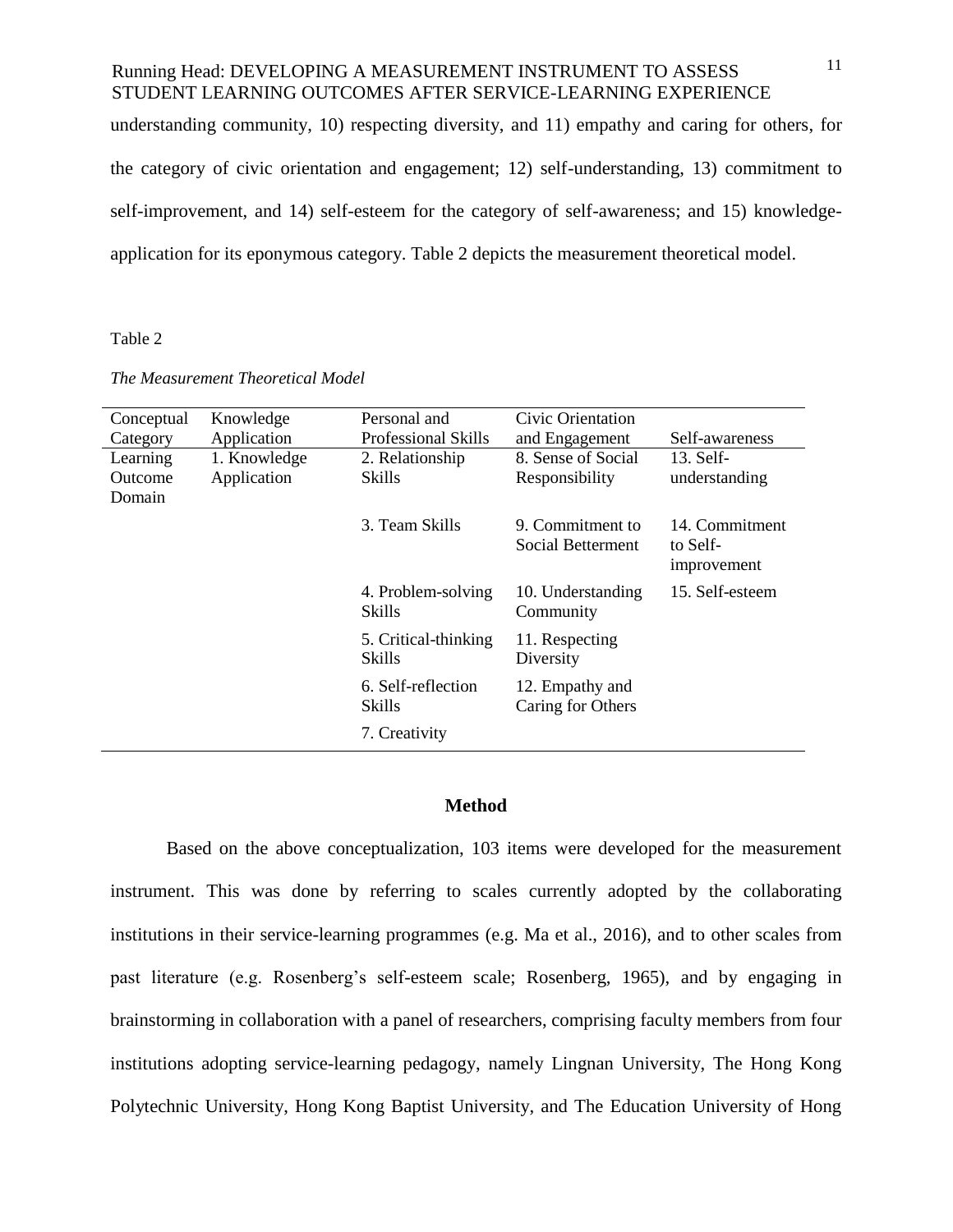Kong. The emerging items were further commented on by subject matter experts, consisting of experienced service-learning practitioners from the above institutions. The panel reviewed the comments and finalized the items.

### **Procedure and Participants**

The draft measurement instrument in English was then subjected to a pilot study, which aimed at testing item readability for the target respondents, namely students studying at the higher education institutions. Six pilot sessions were held at the above institutions through faceto-face administration. Each session lasted about one hour with no more than 20 participants and comprised two parts. In the first part (around 40 minutes), the participants were invited to answer the draft measurement instrument and note when they encounter any difficulty in understanding items. In the second part (around 20 minutes), the participants were invited to raise any comments they wanted to share with the administrator, about issues such as the use of words, ambiguity, and uncertainty when answering the measurement instrument. The pilot collected responses from altogether 83 participants, comprising 29 males (34.9%) and 54 females (65.1%), with the mean age of 20.5. Their comments shared in the session and written on the measurement instrument were then analyzed and discussed by the panel, with the result that two items were discarded, and 35 items were revised in wording in order to enhance readability.

With the revised draft measurement, a validation exercise was implemented to test the psychometric properties, such as underlying dimensionality and internal consistency. The measurement instrument was administered in class on a collective basis. Students were informed of the rationale of this validation exercise and were invited to join voluntarily, and those who did not want to participate could choose to leave. The remaining students were then instructed to indicate their consent and answer the revised draft measurement instrument, along with some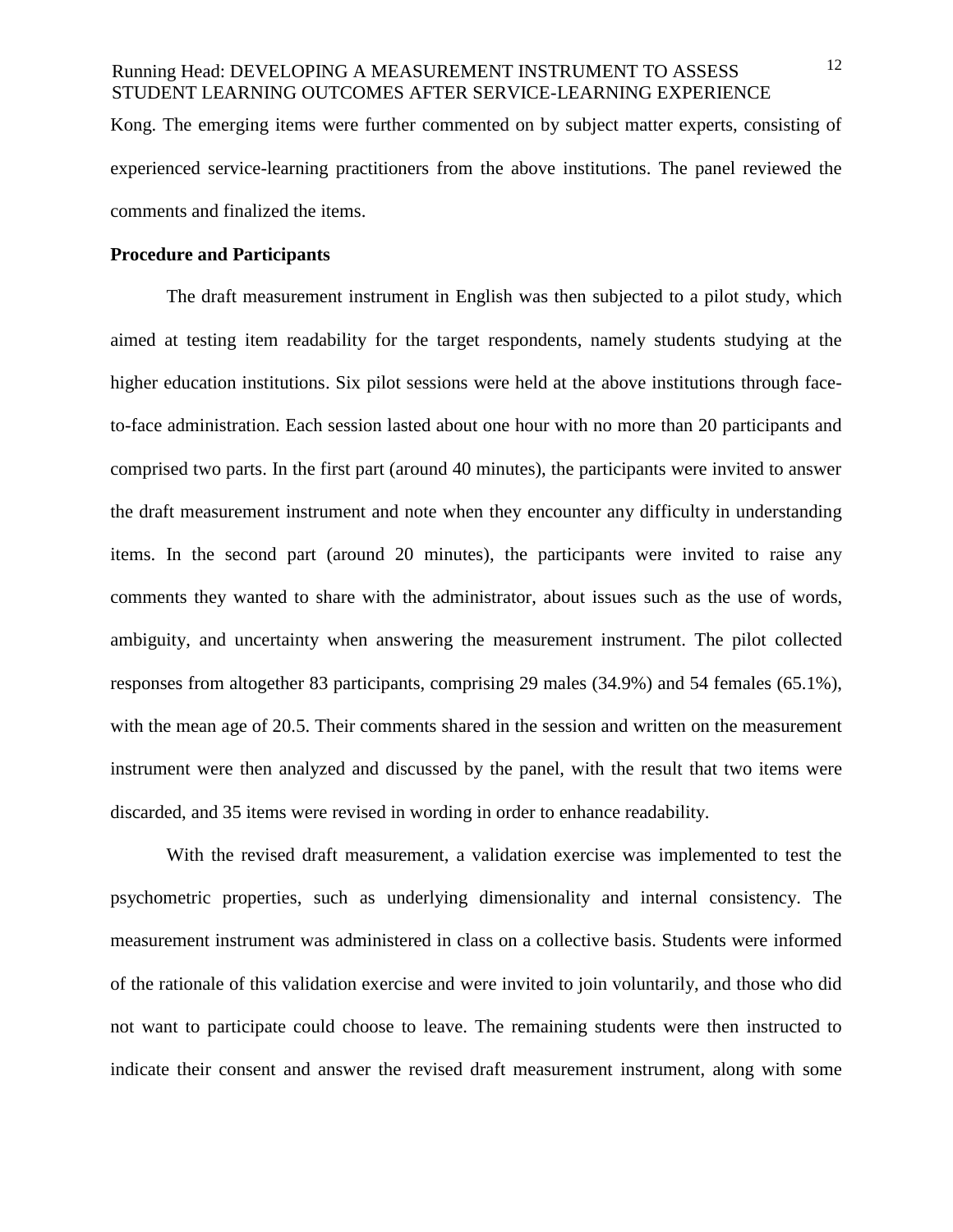demographical information (including gender, age, major of study, prior service-learning experience) under the assurance of data confidentiality. Each respondent was offered a supermarket gift voucher valued at HK\$50 as a token for their participants upon completing the measurement instrument. A total of 400 university full-time students at the four collaborative institutions completed the revised draft measurement instrument via classroom administration, with 397 of them providing demographic data. Among them, 35.0% were male respondents while 65.0% were female respondents, and the mean age was 20.9. They came from various disciplinary backgrounds (Arts: 23.4%; Social Science: 15.6%; Business: 22.4%; Engineering & Science: 27.5%; Nursing: 11.1%). Most respondents had previous service-learning experience  $(70.5\%)$ .

Multiple methods were adopted to explore the dimensionality of the revised draft measurement instrument and their stability. First, owing to the large number of measurement items and their underlying domains, the Minimum Average Partials (MAP) test was employed to provide guidance for determining the number of factors under the four categories. The MAP test, which involves principal components analysis with the examination of a series of matrices of partial correlation, is regarded one of the best methods to obtain optimal solutions to the number of components in factor analysis (O'Connor, 2000). The items within the four categories were inputted into the MAP program developed for SPSS by O'Connor (2000) to obtain the number of optimal factors under each category.

### **Statistical Analysis**

Each category's items were then analyzed by Exploratory Factor Analysis (EFA) in IBM SPSS version 23.0 by the specification of the number of factors to that category obtained in the MAP test. Specifically, Principle Components method with oblimin rotation was employed,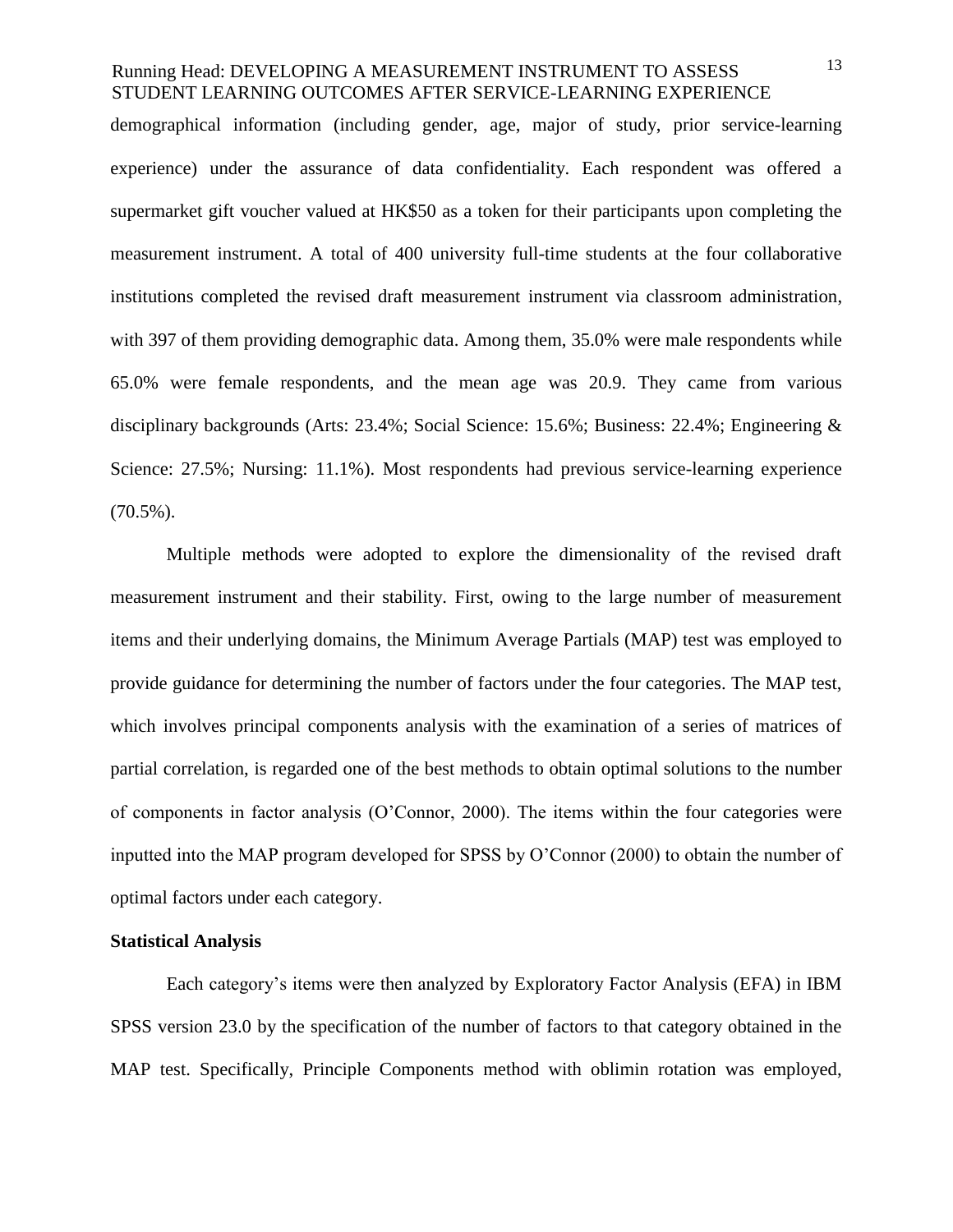given that correlations were expected among domains of the measurement instrument. Two exclusion criteria were adopted in reducing the number of items in the EFA, with the purpose of simplifying the final factor structure. First, any items with the highest factor loading lower than 0.4 in absolute value were removed, given that "one would want in general a variable to share at least 15% of its variance with the construct (factor) it is going to be used to help name" (Stevens, 2009; p.333). Second, any double-loaded items were removed. After exclusion, the EFA was readministered. In the event that all items obtained satisfactory absolute values of factor loadings, some would be discarded based on the consideration of semantic proximity and the results of item-total correlation. Owing to the large number of tested domains and items, as well as that the four categories were expected to be theoretically distinctive yet empirically related, four sets of EFA were separately performed for the four categories in exploring underlying dimensionality.

#### **Results**

The MAP test results indicated different optimal factor numbers for different categories, specifically one factor for the category of knowledge application, five factors for the category of personal and professional skills, four factors for the category of civic engagement; and three factors for the category of self-awareness. Table 3 below depicts the results of the four category MAP tests.

#### Table 3

*The MAP Test Results for the Four Categories of the Measurement*

| Category                         | <b>Optimal Number of Factors</b> |
|----------------------------------|----------------------------------|
| Knowledge Application            |                                  |
| Personal and Professional Skills |                                  |
| Civic Orientation and Engagement |                                  |
| Self-awareness                   |                                  |

The EFAs for determining the factor numbers guided by the above MAP test results for the four categories were then administered by following the afore-mentioned item exclusion and selection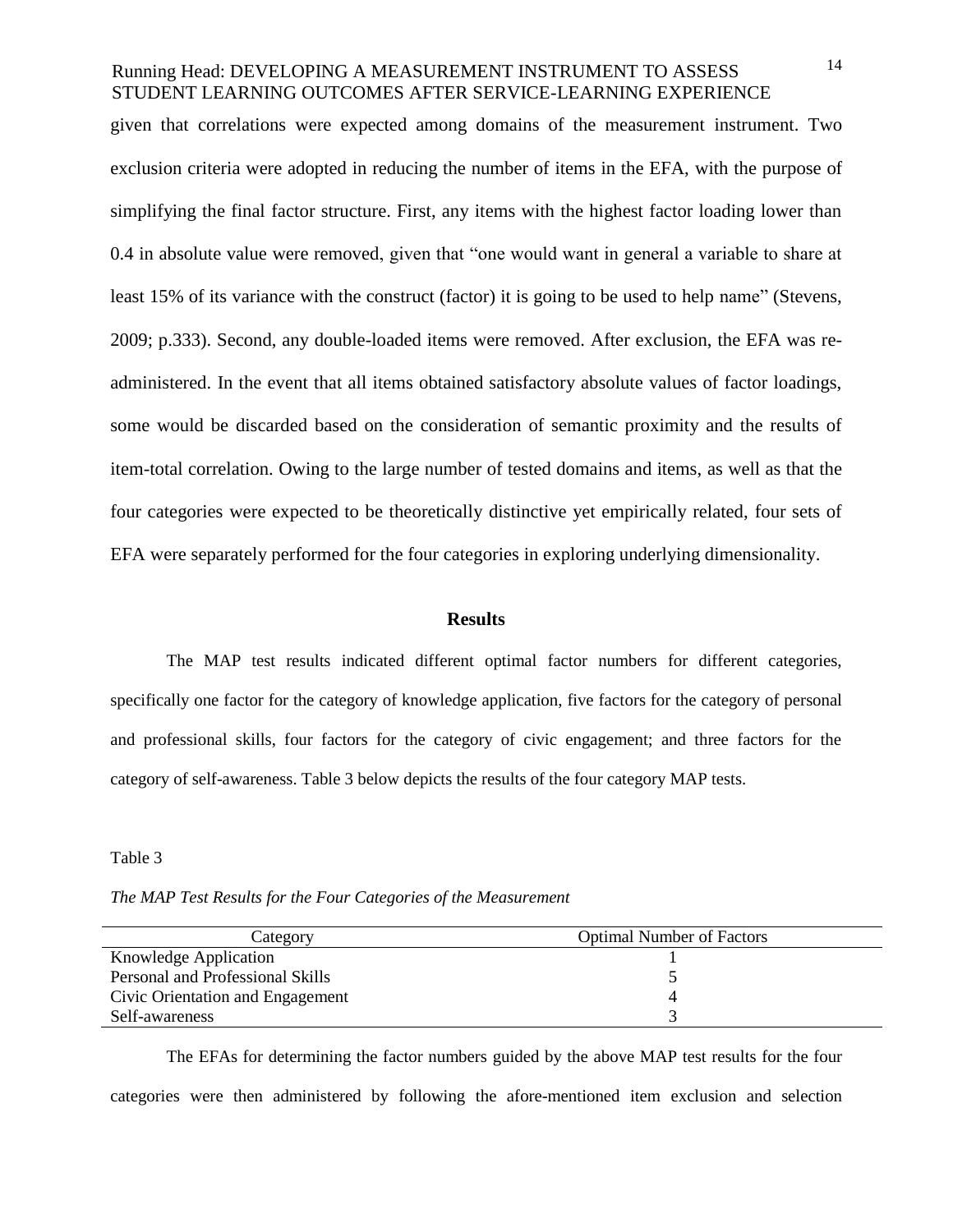procedures. The analysis results indicated a clear factor structure at the higher order with satisfactory

factor loadings. Table 4 to 7 illustrates the resulting measurement instrument by category.

Specifically, the items for the category of knowledge application converged to a single factor with factor loadings between .799 and .881, with variance explained 72.35% ( $\alpha$  = .872).

### Table 4

*Results for the Items of the Category of Knowledge Application*

|                |                                                                                  | Absolute Value of     | Item-Total  |
|----------------|----------------------------------------------------------------------------------|-----------------------|-------------|
| N <sub>o</sub> | Item                                                                             | <b>Factor Loading</b> | Correlation |
|                | I know how to apply what I learn in class to solve real-life<br>problems.        | .881                  | .771        |
|                | I am able to apply/integrate classroom knowledge to deal<br>with complex issues. | .867                  | .752        |
|                | I know how to transfer knowledge and skills from one<br>setting to another.      | .853                  | .731        |
| $\overline{4}$ | I can make connections between theory and practice.                              | .799                  | .656        |

Within the category of personal and professional skills, a four-factor structure emerged in the final result. The four factors are named as: a) creative problem solving, comprising the original items of the domains of problem solving skills and creativity, with factor loadings between .472 and .867 ( $\alpha$  =.919); b) relationship and team skills, comprising the original items of the domains of relationship skills and team skills, with factor loadings between .470 and .886 ( $\alpha$  =.925); c) self-reflection skills, with factor loadings between .542 and .838 ( $\alpha$  = .848); and d) critical thinking skills, with factor loadings between .411 and .732 ( $\alpha$  = .751). The overall variance explained by the category's items was 67.91% ( $\alpha$  = .961).

#### Table 5

|                |                                |          | Absolute Value of Factor Loading |               |          |             |
|----------------|--------------------------------|----------|----------------------------------|---------------|----------|-------------|
|                |                                | Creative | Relation                         |               |          |             |
|                |                                | Problem- | ship and                         | Self-         | Critical |             |
|                |                                | Solving  | Team                             | reflection    | Thinking | Item-Total  |
| N <sub>0</sub> | Item                           | Skills   | Skills                           | <b>Skills</b> | Skills   | Correlation |
|                | I am not afraid of trying new  | .867     |                                  |               |          | .610        |
|                | things.                        |          |                                  |               |          |             |
|                | I am able to generate original | .685     |                                  |               |          | .700        |
|                | ideas.                         |          |                                  |               |          |             |

*Results for the Items of the Category of Personal and Professional Skills*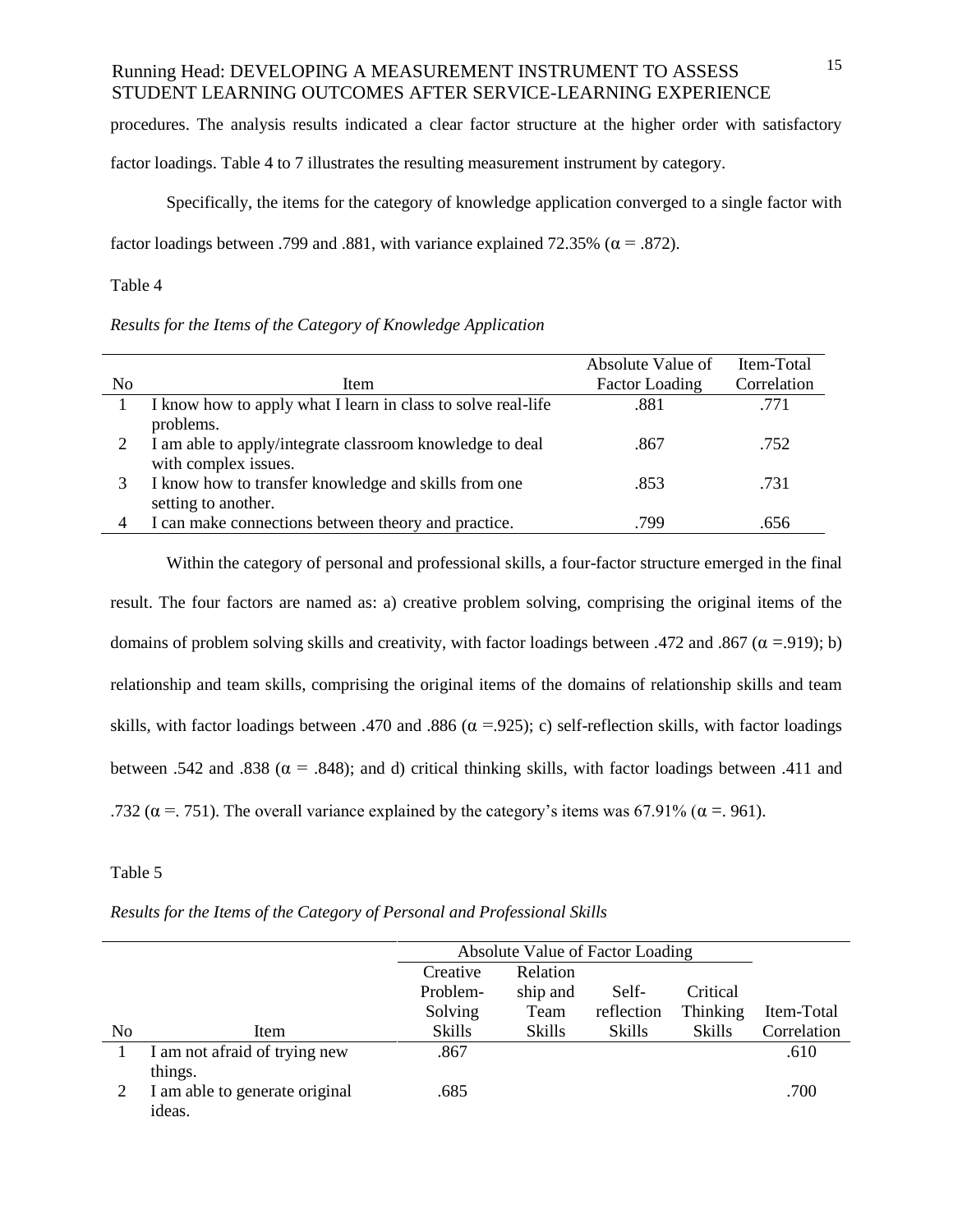| I feel confident in dealing with a<br>.635<br>.747<br>$\overline{4}$<br>problem.<br>When necessary, I can think of<br>.534<br>5<br>.764<br>alternatives.<br>I feel confident in identifying the<br>.518<br>.771<br>6<br>core of a problem.<br>I am able to look at an issue from<br>.511<br>7<br>.720<br>a fresh perspective.<br>I often modify my strategies to<br>8<br>.472<br>.744<br>solve a problem when the<br>situation changes.<br>I am good at keeping in touch<br>.886<br>9<br>.691<br>with people.<br>I am good at building<br>.730<br>10<br>.691<br>relationships between people.<br>I can build long-term relationships<br>.716<br>.711<br>11<br>with people.<br>I can easily establish effective<br>.706<br>12<br>.749<br>relationships with people.<br>I am good at resolving conflicts.<br>.649<br>13<br>.733<br>.543<br>.731<br>14<br>I am confident in leading others<br>toward common goals.<br>I participate effectively in group<br>.531<br>15<br>.761<br>discussions and activities.<br>I have the necessary skills for<br>.470<br>.764<br>16<br>making groups or organizations<br>function effectively.<br>I will evaluate myself after<br>.838<br>.678<br>17<br>completing a task.<br>I reflect on myself regularly.<br>18<br>.766<br>.653<br>I always think how I can improve<br>.651<br>19<br>.633<br>myself.<br>20<br>I consider circumstances when<br>.542<br>.710<br>reflecting on how well I have<br>performed.<br>I can analyze an issue<br>21<br>.732<br>.601<br>comprehensively.<br>I often look at complex issues<br>22<br>.654<br>.655<br>from different angles.<br>I can understand others'<br>23<br>.411<br>.627 | 3 | I am able to solve challenging<br>real-life problems. | .652 |  | .783 |
|-------------------------------------------------------------------------------------------------------------------------------------------------------------------------------------------------------------------------------------------------------------------------------------------------------------------------------------------------------------------------------------------------------------------------------------------------------------------------------------------------------------------------------------------------------------------------------------------------------------------------------------------------------------------------------------------------------------------------------------------------------------------------------------------------------------------------------------------------------------------------------------------------------------------------------------------------------------------------------------------------------------------------------------------------------------------------------------------------------------------------------------------------------------------------------------------------------------------------------------------------------------------------------------------------------------------------------------------------------------------------------------------------------------------------------------------------------------------------------------------------------------------------------------------------------------------------------------------------------------------------------------------------------|---|-------------------------------------------------------|------|--|------|
|                                                                                                                                                                                                                                                                                                                                                                                                                                                                                                                                                                                                                                                                                                                                                                                                                                                                                                                                                                                                                                                                                                                                                                                                                                                                                                                                                                                                                                                                                                                                                                                                                                                       |   |                                                       |      |  |      |
|                                                                                                                                                                                                                                                                                                                                                                                                                                                                                                                                                                                                                                                                                                                                                                                                                                                                                                                                                                                                                                                                                                                                                                                                                                                                                                                                                                                                                                                                                                                                                                                                                                                       |   |                                                       |      |  |      |
|                                                                                                                                                                                                                                                                                                                                                                                                                                                                                                                                                                                                                                                                                                                                                                                                                                                                                                                                                                                                                                                                                                                                                                                                                                                                                                                                                                                                                                                                                                                                                                                                                                                       |   |                                                       |      |  |      |
|                                                                                                                                                                                                                                                                                                                                                                                                                                                                                                                                                                                                                                                                                                                                                                                                                                                                                                                                                                                                                                                                                                                                                                                                                                                                                                                                                                                                                                                                                                                                                                                                                                                       |   |                                                       |      |  |      |
|                                                                                                                                                                                                                                                                                                                                                                                                                                                                                                                                                                                                                                                                                                                                                                                                                                                                                                                                                                                                                                                                                                                                                                                                                                                                                                                                                                                                                                                                                                                                                                                                                                                       |   |                                                       |      |  |      |
|                                                                                                                                                                                                                                                                                                                                                                                                                                                                                                                                                                                                                                                                                                                                                                                                                                                                                                                                                                                                                                                                                                                                                                                                                                                                                                                                                                                                                                                                                                                                                                                                                                                       |   |                                                       |      |  |      |
|                                                                                                                                                                                                                                                                                                                                                                                                                                                                                                                                                                                                                                                                                                                                                                                                                                                                                                                                                                                                                                                                                                                                                                                                                                                                                                                                                                                                                                                                                                                                                                                                                                                       |   |                                                       |      |  |      |
|                                                                                                                                                                                                                                                                                                                                                                                                                                                                                                                                                                                                                                                                                                                                                                                                                                                                                                                                                                                                                                                                                                                                                                                                                                                                                                                                                                                                                                                                                                                                                                                                                                                       |   |                                                       |      |  |      |
|                                                                                                                                                                                                                                                                                                                                                                                                                                                                                                                                                                                                                                                                                                                                                                                                                                                                                                                                                                                                                                                                                                                                                                                                                                                                                                                                                                                                                                                                                                                                                                                                                                                       |   |                                                       |      |  |      |
|                                                                                                                                                                                                                                                                                                                                                                                                                                                                                                                                                                                                                                                                                                                                                                                                                                                                                                                                                                                                                                                                                                                                                                                                                                                                                                                                                                                                                                                                                                                                                                                                                                                       |   |                                                       |      |  |      |
|                                                                                                                                                                                                                                                                                                                                                                                                                                                                                                                                                                                                                                                                                                                                                                                                                                                                                                                                                                                                                                                                                                                                                                                                                                                                                                                                                                                                                                                                                                                                                                                                                                                       |   |                                                       |      |  |      |
|                                                                                                                                                                                                                                                                                                                                                                                                                                                                                                                                                                                                                                                                                                                                                                                                                                                                                                                                                                                                                                                                                                                                                                                                                                                                                                                                                                                                                                                                                                                                                                                                                                                       |   |                                                       |      |  |      |
|                                                                                                                                                                                                                                                                                                                                                                                                                                                                                                                                                                                                                                                                                                                                                                                                                                                                                                                                                                                                                                                                                                                                                                                                                                                                                                                                                                                                                                                                                                                                                                                                                                                       |   |                                                       |      |  |      |
|                                                                                                                                                                                                                                                                                                                                                                                                                                                                                                                                                                                                                                                                                                                                                                                                                                                                                                                                                                                                                                                                                                                                                                                                                                                                                                                                                                                                                                                                                                                                                                                                                                                       |   |                                                       |      |  |      |
|                                                                                                                                                                                                                                                                                                                                                                                                                                                                                                                                                                                                                                                                                                                                                                                                                                                                                                                                                                                                                                                                                                                                                                                                                                                                                                                                                                                                                                                                                                                                                                                                                                                       |   |                                                       |      |  |      |
|                                                                                                                                                                                                                                                                                                                                                                                                                                                                                                                                                                                                                                                                                                                                                                                                                                                                                                                                                                                                                                                                                                                                                                                                                                                                                                                                                                                                                                                                                                                                                                                                                                                       |   |                                                       |      |  |      |
|                                                                                                                                                                                                                                                                                                                                                                                                                                                                                                                                                                                                                                                                                                                                                                                                                                                                                                                                                                                                                                                                                                                                                                                                                                                                                                                                                                                                                                                                                                                                                                                                                                                       |   |                                                       |      |  |      |
|                                                                                                                                                                                                                                                                                                                                                                                                                                                                                                                                                                                                                                                                                                                                                                                                                                                                                                                                                                                                                                                                                                                                                                                                                                                                                                                                                                                                                                                                                                                                                                                                                                                       |   |                                                       |      |  |      |
|                                                                                                                                                                                                                                                                                                                                                                                                                                                                                                                                                                                                                                                                                                                                                                                                                                                                                                                                                                                                                                                                                                                                                                                                                                                                                                                                                                                                                                                                                                                                                                                                                                                       |   |                                                       |      |  |      |
|                                                                                                                                                                                                                                                                                                                                                                                                                                                                                                                                                                                                                                                                                                                                                                                                                                                                                                                                                                                                                                                                                                                                                                                                                                                                                                                                                                                                                                                                                                                                                                                                                                                       |   |                                                       |      |  |      |
|                                                                                                                                                                                                                                                                                                                                                                                                                                                                                                                                                                                                                                                                                                                                                                                                                                                                                                                                                                                                                                                                                                                                                                                                                                                                                                                                                                                                                                                                                                                                                                                                                                                       |   |                                                       |      |  |      |
|                                                                                                                                                                                                                                                                                                                                                                                                                                                                                                                                                                                                                                                                                                                                                                                                                                                                                                                                                                                                                                                                                                                                                                                                                                                                                                                                                                                                                                                                                                                                                                                                                                                       |   |                                                       |      |  |      |
|                                                                                                                                                                                                                                                                                                                                                                                                                                                                                                                                                                                                                                                                                                                                                                                                                                                                                                                                                                                                                                                                                                                                                                                                                                                                                                                                                                                                                                                                                                                                                                                                                                                       |   |                                                       |      |  |      |
|                                                                                                                                                                                                                                                                                                                                                                                                                                                                                                                                                                                                                                                                                                                                                                                                                                                                                                                                                                                                                                                                                                                                                                                                                                                                                                                                                                                                                                                                                                                                                                                                                                                       |   |                                                       |      |  |      |
|                                                                                                                                                                                                                                                                                                                                                                                                                                                                                                                                                                                                                                                                                                                                                                                                                                                                                                                                                                                                                                                                                                                                                                                                                                                                                                                                                                                                                                                                                                                                                                                                                                                       |   |                                                       |      |  |      |
|                                                                                                                                                                                                                                                                                                                                                                                                                                                                                                                                                                                                                                                                                                                                                                                                                                                                                                                                                                                                                                                                                                                                                                                                                                                                                                                                                                                                                                                                                                                                                                                                                                                       |   |                                                       |      |  |      |
|                                                                                                                                                                                                                                                                                                                                                                                                                                                                                                                                                                                                                                                                                                                                                                                                                                                                                                                                                                                                                                                                                                                                                                                                                                                                                                                                                                                                                                                                                                                                                                                                                                                       |   |                                                       |      |  |      |
|                                                                                                                                                                                                                                                                                                                                                                                                                                                                                                                                                                                                                                                                                                                                                                                                                                                                                                                                                                                                                                                                                                                                                                                                                                                                                                                                                                                                                                                                                                                                                                                                                                                       |   |                                                       |      |  |      |
|                                                                                                                                                                                                                                                                                                                                                                                                                                                                                                                                                                                                                                                                                                                                                                                                                                                                                                                                                                                                                                                                                                                                                                                                                                                                                                                                                                                                                                                                                                                                                                                                                                                       |   |                                                       |      |  |      |
|                                                                                                                                                                                                                                                                                                                                                                                                                                                                                                                                                                                                                                                                                                                                                                                                                                                                                                                                                                                                                                                                                                                                                                                                                                                                                                                                                                                                                                                                                                                                                                                                                                                       |   |                                                       |      |  |      |
|                                                                                                                                                                                                                                                                                                                                                                                                                                                                                                                                                                                                                                                                                                                                                                                                                                                                                                                                                                                                                                                                                                                                                                                                                                                                                                                                                                                                                                                                                                                                                                                                                                                       |   |                                                       |      |  |      |
|                                                                                                                                                                                                                                                                                                                                                                                                                                                                                                                                                                                                                                                                                                                                                                                                                                                                                                                                                                                                                                                                                                                                                                                                                                                                                                                                                                                                                                                                                                                                                                                                                                                       |   |                                                       |      |  |      |
|                                                                                                                                                                                                                                                                                                                                                                                                                                                                                                                                                                                                                                                                                                                                                                                                                                                                                                                                                                                                                                                                                                                                                                                                                                                                                                                                                                                                                                                                                                                                                                                                                                                       |   |                                                       |      |  |      |
|                                                                                                                                                                                                                                                                                                                                                                                                                                                                                                                                                                                                                                                                                                                                                                                                                                                                                                                                                                                                                                                                                                                                                                                                                                                                                                                                                                                                                                                                                                                                                                                                                                                       |   | viewpoints when we are making                         |      |  |      |
| decisions together.                                                                                                                                                                                                                                                                                                                                                                                                                                                                                                                                                                                                                                                                                                                                                                                                                                                                                                                                                                                                                                                                                                                                                                                                                                                                                                                                                                                                                                                                                                                                                                                                                                   |   |                                                       |      |  |      |

Within the category of civic orientation and engagement, the number of domains was simplified into a three-factor structure. The three factors are named as: a) community commitment and understanding, comprising the original items of the domains of commitment to social betterment and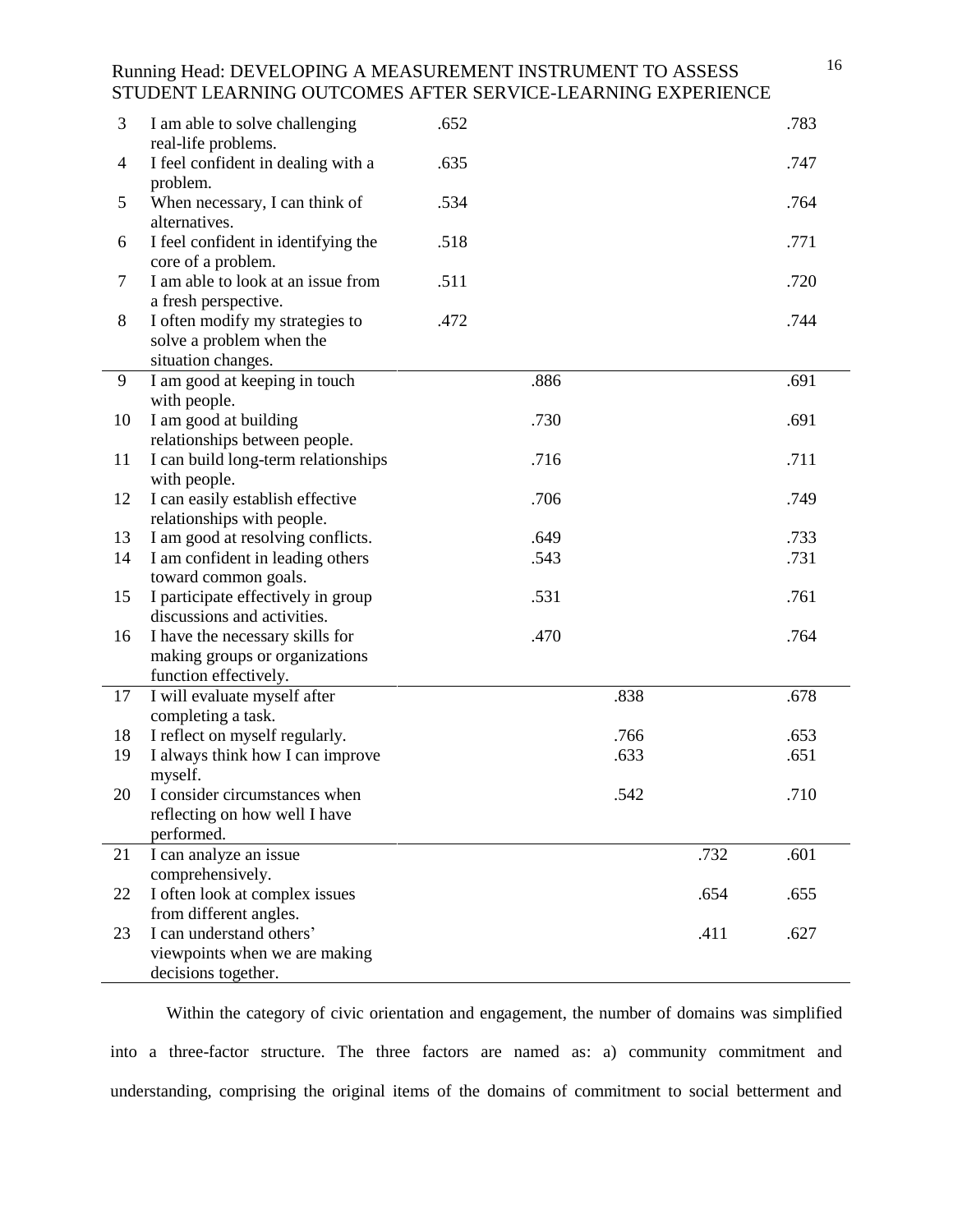understanding community, with factor loadings between .608 and .861 and ( $\alpha$  = .919); b) caring and respect, comprising the original items of the domains of respecting diversity and empathy and caring for others, with factor loadings between .467 and .795 ( $\alpha$  = .907); and c) sense of social responsibility, with factor loadings between .605 and .789 ( $\alpha$  = .813). The overall variance explained by the category's items was 67.71% ( $\alpha$  = .946).

### Table 6

*Results for the Items of the Category of Civic Orientation and Engagement*

|                |                                        | Absolute Value of Factor Loading |         |                |             |
|----------------|----------------------------------------|----------------------------------|---------|----------------|-------------|
|                |                                        | Community                        |         |                |             |
|                |                                        | Commitment                       | Caring  | Sense of       |             |
|                |                                        | and                              | and     | Social         | Item-Total  |
| N <sub>0</sub> | Item                                   | Understanding                    | Respect | Responsibility | Correlation |
| $\mathbf{1}$   | I always actively discuss possible     | .861                             |         |                | .584        |
|                | improvements for our community.        |                                  |         |                |             |
| 2              | I can identify useful resources of a   | .822                             |         |                | .724        |
|                | community.                             |                                  |         |                |             |
| 3              | I think about how I can serve the      | .733                             |         |                | .639        |
|                | community after graduating.            |                                  |         |                |             |
| 4              | I can identify challenges in the       | .727                             |         |                | .709        |
|                | community.                             |                                  |         |                |             |
| 5              | I can investigate the challenges faced | .726                             |         |                | .726        |
|                | by people in need in a community.      |                                  |         |                |             |
| 6              | I will contribute my abilities to make | .692                             |         |                | .735        |
|                | the community a better place.          |                                  |         |                |             |
| $\overline{7}$ | I can identify issues that are         | .675                             |         |                | .726        |
|                | important for a disadvantaged          |                                  |         |                |             |
|                | community.                             |                                  |         |                |             |
| 8              | I will play my part to reduce social   | .608                             |         |                | .719        |
|                | problems.                              |                                  |         |                |             |
| 9              | I respect the needs of people from     |                                  | .795    |                | .645        |
|                | different backgrounds.                 |                                  |         |                |             |
| 10             | I appreciate the ideas of people from  |                                  | .789    |                | .693        |
|                | different backgrounds.                 |                                  |         |                |             |
| 11             | I am willing to try to understand      |                                  | .751    |                | .736        |
|                | people whose background is different   |                                  |         |                |             |
|                | from mine.                             |                                  |         |                |             |
| 12             | I can respect people whose             |                                  | .705    |                | .576        |
|                | background is different from mine.     |                                  |         |                |             |
| 13             | I consider others' points of view.     |                                  | .685    |                | .690        |
| 14             | I care about others.                   |                                  | .478    |                | .746        |
| 15             | I observe others' feelings and         |                                  | .467    |                | .692        |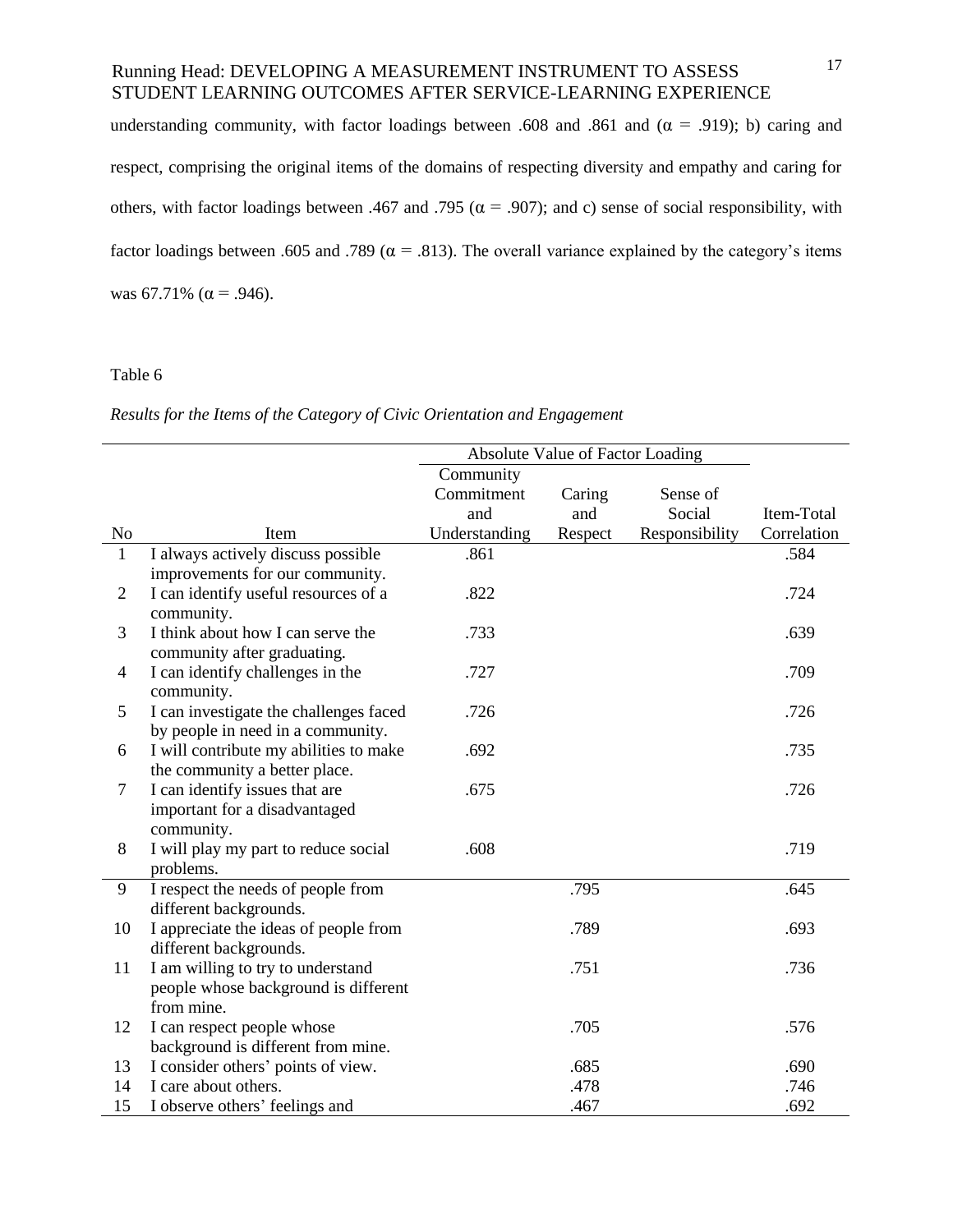|    | emotions.                              |      |      |
|----|----------------------------------------|------|------|
| 16 | I believe that everybody should be     | .789 | .622 |
|    | encouraged to participate in civic     |      |      |
|    | affairs.                               |      |      |
| 17 | I believe that taking care of people   | .750 | .681 |
|    | who are in need is everyone's          |      |      |
|    | responsibility.                        |      |      |
| 18 | I feel obligated to help those who are | .605 | .700 |
|    | less fortunate than me.                |      |      |

Lastly, the items within the category of self-awareness reflected the designated structure with three resultant factors. These are a) self-efficacy, renamed from self-esteem, with relevant items retained, with factor loadings between .736 and .842 ( $\alpha$  = .859); b) self-understanding, with factor loadings between .527 and .901 ( $\alpha$  = .845); and c) commitment to self-improvement, with factor loadings between .660 and .941 ( $\alpha$  = .829). The overall variance explained by the category's items was 72.01% ( $\alpha$  = .922).

#### Table 7

### *Results for the Items of the Category of Self-awareness*

|                |                                     | Absolute Value of Factor Loading |               |             |             |  |
|----------------|-------------------------------------|----------------------------------|---------------|-------------|-------------|--|
|                |                                     |                                  | Commitment    |             |             |  |
|                |                                     | Self-                            | Self-         | to Self-    | Item-Total  |  |
| N <sub>0</sub> | Item                                | efficacy                         | understanding | improvement | Correlation |  |
| 1              | I am satisfied with my achievement  | .842                             |               |             | .644        |  |
|                | so far.                             |                                  |               |             |             |  |
| 2              | Most things I do, I do well.        | .830                             |               |             | .694        |  |
| 3              | I have many good qualities.         | .770                             |               |             | .761        |  |
| 4              | I am positive about myself.         | .736                             |               |             | .721        |  |
| 5              | I know my strengths and             |                                  | .901          |             | .639        |  |
|                | weaknesses.                         |                                  |               |             |             |  |
| 6              | I have a clear picture of what I am |                                  | .877          |             | .642        |  |
|                | like as a person.                   |                                  |               |             |             |  |
| 7              | I have a clear understanding of my  |                                  | .631          |             | .743        |  |
|                | own values and principles.          |                                  |               |             |             |  |
| 8              | I know what I need in my life.      |                                  | .527          |             | .700        |  |
| 9              | I look out for new skills or        |                                  |               | .941        | .641        |  |
|                | knowledge to acquire.               |                                  |               |             |             |  |
| 10             | I am always motivated to learn.     |                                  |               | .762        | .667        |  |
| 11             | I always keep my knowledge and      |                                  |               | .660        | .736        |  |
|                | skills up-to-date.                  |                                  |               |             |             |  |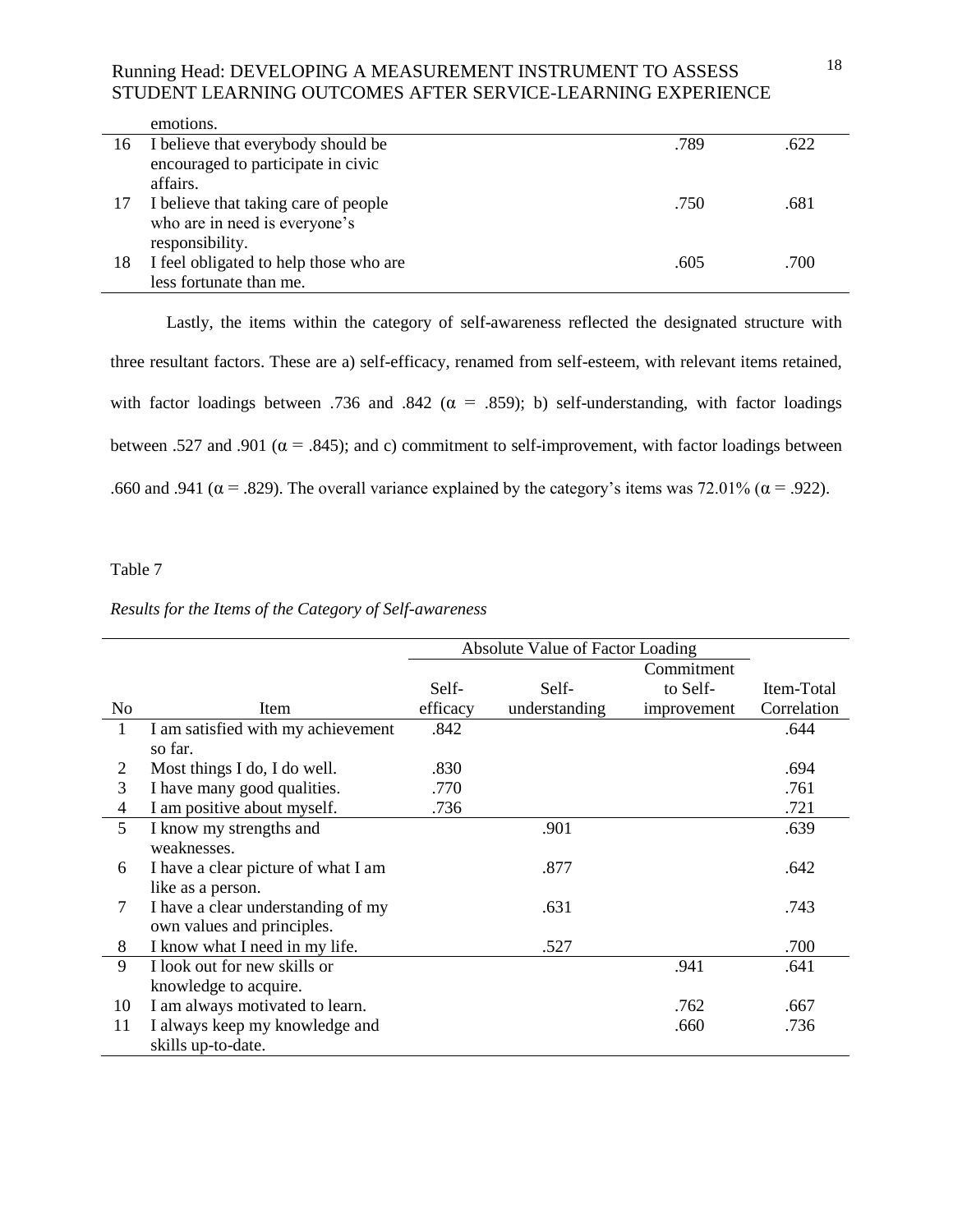### **Discussion**

The resultant measurement structure and emerging factors closely matched the expected student learning outcomes derived from the past literature. Within the broader domain of personal and personal skills, the factors comprised creative problem-solving skills, relationship and team skills, reflection skills and critical thinking skills. Within civic orientation and engagement, the factors consisted of caring and respect, community commitment and understanding, and sense of social responsibility. Within selfawareness, the factors were composed of self-efficacy, self-understanding, and commitment to selfimprovement.

It was also particularly interesting that within the broader domains of personal and professional skills and civic orientation and engagement, some of the expected domains were found to be combined under a single higher-order domain. This was the case with creative problem-solving skills, relationship and team skills, caring and respect, and community commitment and understanding. The discovery of these higher-order factors implies that some student learning outcomes in service-learning may not be easily differentiated when using a self-reported measurement instrument.

As a result of the validation exercise, the length of the measurement instrument was reduced from 103 to 56 items under 11 domains. The resultant measurement instrument has achieved satisfactory dimensionality and reliability, with clear domain structure that broadly matches the student learning outcomes identified in previous research studies. The next step will be to confirm the EFA results and dimensionality with another sample by means of the Confirmatory Factor Analysis (CFA), before further testing for test-retest reliability and criterion validity. In addition, more item reduction work will be conducted with the aim of further reducing the measurement instrument to three items for each domain.

#### **References**

Astin, A. W. & Sax, L. J. (1998). How undergraduates are affected by service participation. *Journal of College Student Development, 39 (3),* 251–263.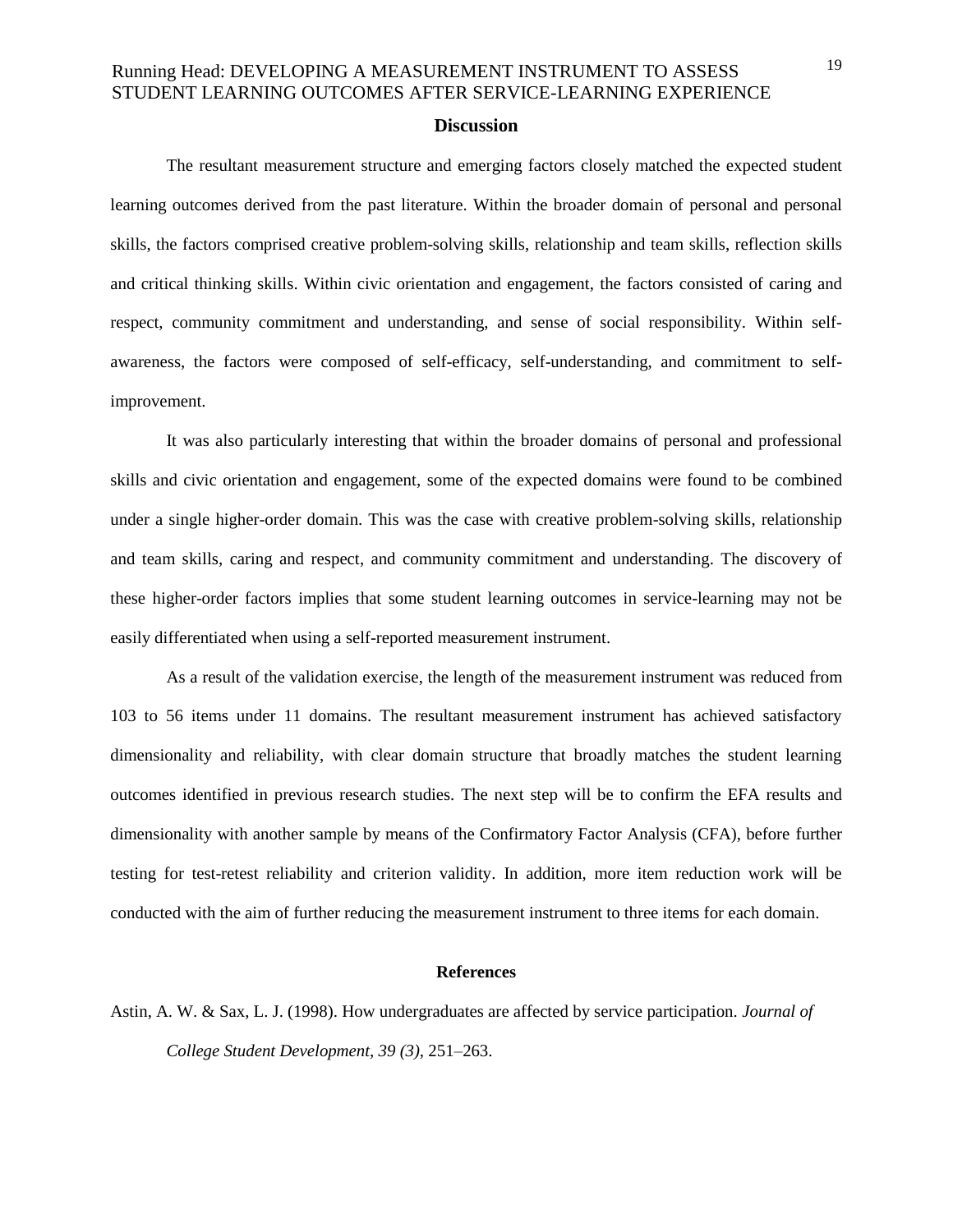- Astin, A., Vogelgesang, L., Ikeda, E., & Yee, J. (2000). *How service-learning affects students.* Los Angeles, CA: Higher Education Research Institute, UCLA.
- Ash, S. L., Clayton, P. H. (2009). Generating, deepening, and documenting learning: The power of critical reflection for applied learning*. Journal of Applied Learning in Higher Education, 1,* 25–48*.*
- Boyle-Baise, M. (2002). *Multicultural service learning: Educating teachers in diverse communities*. Teachers College Press, New York (2002).
- Bonnette, R. 2006. Out of the classroom and into the community: Service learning reinforces classroom instruction. *Technology Teacher 65(5),* 6–11.
- Bringle, R. G., & Hatcher, J. A. (1999). Reflection in service-learning: Making meaning of experience. *Educational Horizons*, 179–185.
- Celio, C. I., Durlak, J., & Dymnicki, A. (2011). A meta-analysis of the impact of service-learning on students. *Journal of Experiential Education, 34(2),* 164–181.
- Chan, A. C. M. (2011, June). Outcome measures for service-learning in Hong Kong. Paper presented at *the 3rd Asia-Pacific Regional Conference on Service-Learning: Theory and Practice of Service-Learning: Cross-Cultural Service-Learning Programme in Asia-Pacific Region, Hong Kong*.
- Chan, S., & Ngai, G. (2014), Service-Learning as a core academic component in undergraduate programmes: A brief introduction to the Hong Kong Polytechnic University model. *The Journal of Development Communication, 84–99*.
- Conway, J. M., Amel, E. L., & Gerwien, D. P. (2009). Teaching and learning in the social context: A meta-analysis of service learning's effects on academic, personal, social, and citizenship outcomes. *Teaching of Psychology, 36(4),* 233–245.
- Driscoll, A., Holland, B., Gelmon, S., & Kerrigan, S. (1996). An assessment model for service-learning: Comprehensive case studies of impact on faculty, students, community and institutions. *Michigan Journal of Community Service Learning, 3*, 66–71.
- Einfeld, A., & Collins, D. (2008). The relationships between service-learning, social justice, multicultural competence, and civic engagement. *Journal of College Student Development, 49(2),* 95–109.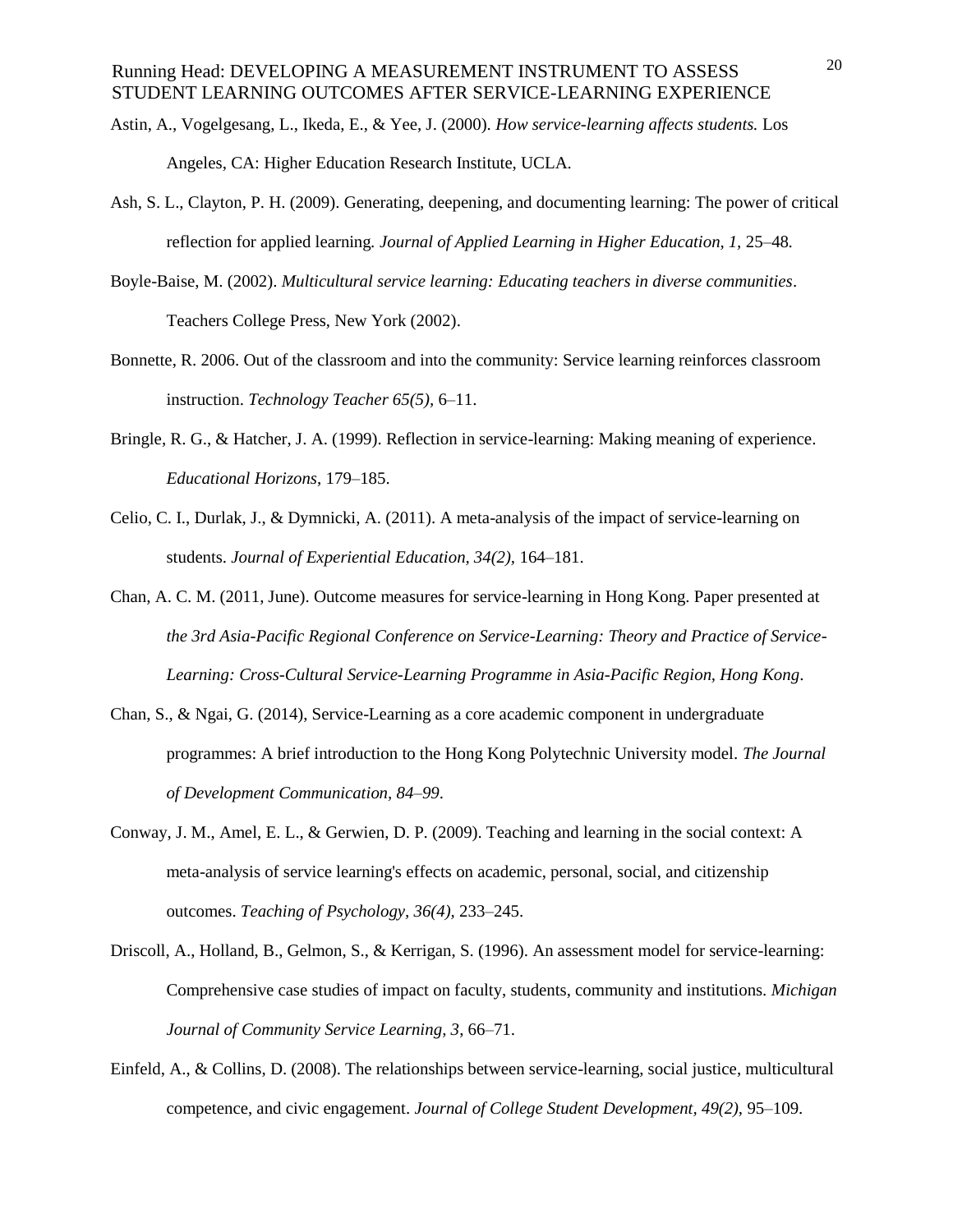Eyler, J. S., & Giles, D. E. (1999). *Where's the learning in service learning?* San Francisco: Jossey-Bass.

- Eyler, J. S., Giles, D. E., Stenson, C. M., and Gray, C. J., (2001) *At a glance: What we know about the effects of service-learning on college students, faculty, institutions and communities, 1993*–*2000*. (3rd ed.) Nashville, Tenn.: Vanderbilt University Press.
- Felten, P., & Clayton, P. H. (2011). Service-Learning. *New Directions for Teaching and Learning, 128,* 75–84.
- Godfrey, P. C., Illes, L. M., & Berry, G. (2005). Creating breadth in business education through servicelearning. *Academy of Management Learning & Education 4(3),* 309–323.
- Giles, D. E., & Eyler, J. (1994). The theoretical roots of service-learning in John Dewey: Toward a theory of service-learning. *Michigan Journal of Community Service Learning, 1(1),* 77–85.
- Hatcher, J., Bringle, R., & Muthiah, R. (2004). Designing effective reflection: What matters to servicelearning? *Michigan Journal of Community Service Learning, 11(1)*, 38–46.
- Jacoby, B. (1996). *Service-Learning in higher education: concepts and practices*. San Francisco: Jossey-Bass.
- Keup, J. R. (2005). The impact of curricular interventions on intended second year re-enrollment. *Journal of College Student Retention, 7(1-2),* 61–89.
- Lundy, B. L. (2007). Service learning in life-span developmental psychology: Higher exam scores and increased empathy. *Teaching of Psychology, 34(1),* 23–27.
- Ma, C. H. K., & Chan, A. C. M. (2013). A Hong Kong university first: Establishing service-learning as an academic credit-bearing subject. *Gateways: International Journal of Community Research and Engagement, 6,* 178–198.
- Ma, H. K. C., Chan, C. W. F., Tse, P. H., & Chan, C. M. A. (2016). *A common outcomes measurement for service-learning in Hong Kong*. Unpublished manuscript.
- O'Connor, B. P. (2000). SPSS and SAS programs for determining the number of components using parallel analysis and Velicer's MAP test. *Behavior Research Methods, Instruments, & Computers, 32(3),* 396–402.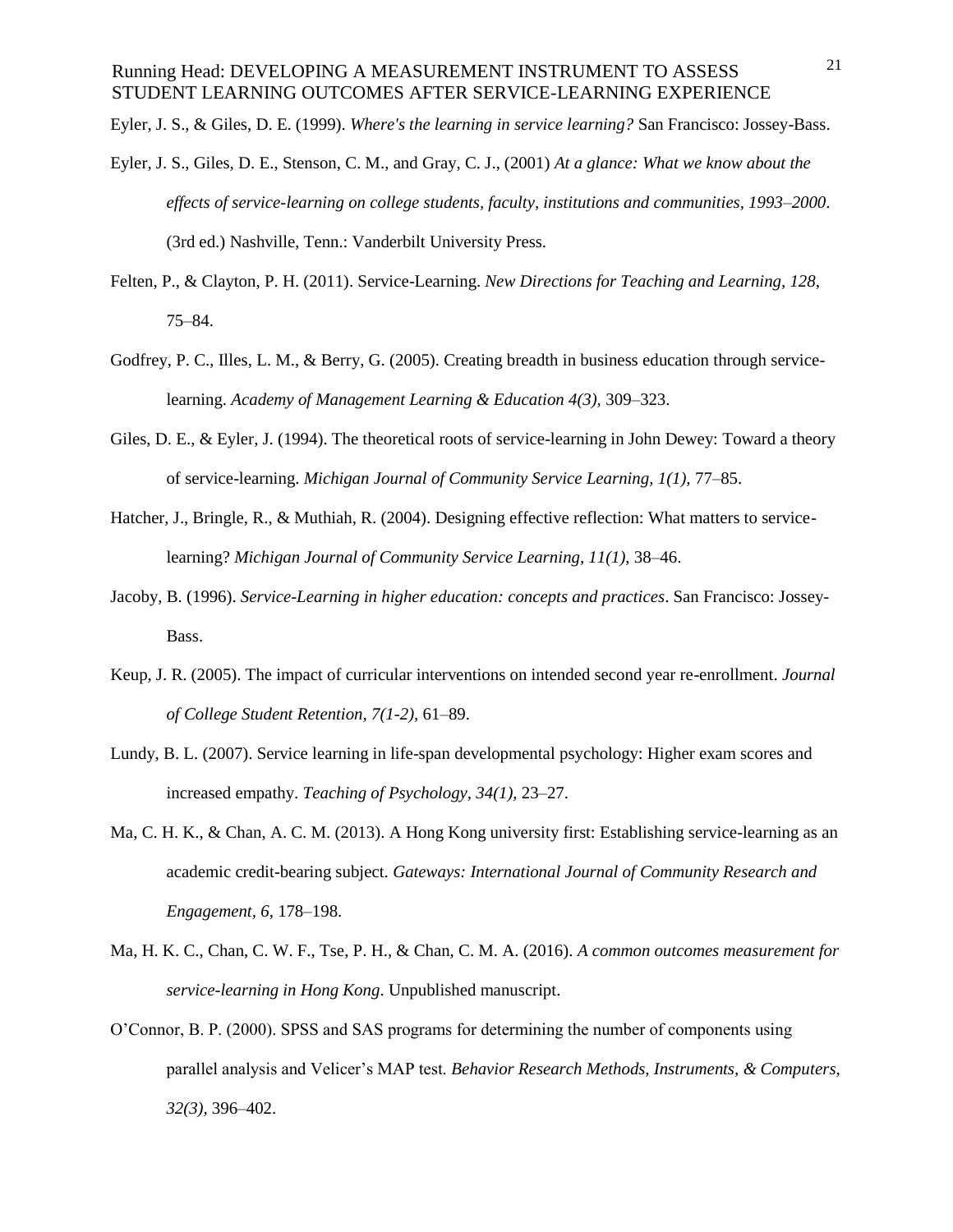Prentice, M. (2007). Service learning and civic engagement. *Academic Questions, 20,* 135–145.

- Rama, D. V. (1998). Learning by doing: Concepts and models for service-learning in accounting. *AAHE's series on service-learning in the disciplines*. Washington, D.C.: American Association for Higher Education.
- Richard, D., Keen, C., Hatcher, J. A., & Pease, H. A. (2017). Pathways to adult civic engagement: Benefits of reflection and dialogue across difference in higher education service-learning programs. *Michigan Journal of Community Service Learning, 23(1),* 60–74.
- Rosenberg, M. (1965). *Society and the Adolescent Self Image*, Princeton. NJ: Princeton University Press.
- Ramsay, W. R. (2017). Service-Learning: Memories and perspectives. In Robert Shumer (Ed.) *Where's the Wisdom in Service-Learning?* NC: Information Age Publishing.
- Shek, D. & Chan, S. (2013) Service-learning from the views of university teachers: a qualitative study based on focus groups. *International Journal of Adolescent Medicine and Health, 25(4),* 385–393.
- Shumer, R., Stanton, T. K. and Giles D. E., Jr. (2017), History and precursors of service-learning theory, development and research. In Robert Shumer (Ed.) *Where's the Wisdom in Service-Learning?* NC: Information Age Publishing.
- Simons, L., & Cleary, B. (2006). The influence of service learning on students' personal and social development. *College Teaching, 54(4),* 307–319.
- Snell, R. S., Chan, M. Y. L., Ma, C. H. K., & Chan, C. K. M. (2015). Developing civic-mindedness in undergraduate business students through service-learning projects for civic engagement and service leadership practices for civic improvement. *Asian Journal of Business Ethics, 4(1),* 73–99.
- Stevens, J. P. (2009). Applied Multivariate Statistics for the Social Sciences ( $5<sup>th</sup>$  ed.). New York: Routledge.
- Warren, J. L. (2012). Does service-learning increase student learning?: A meta-analysis. *Michigan Journal of Community Service Learning, 18(2),* 56–61.